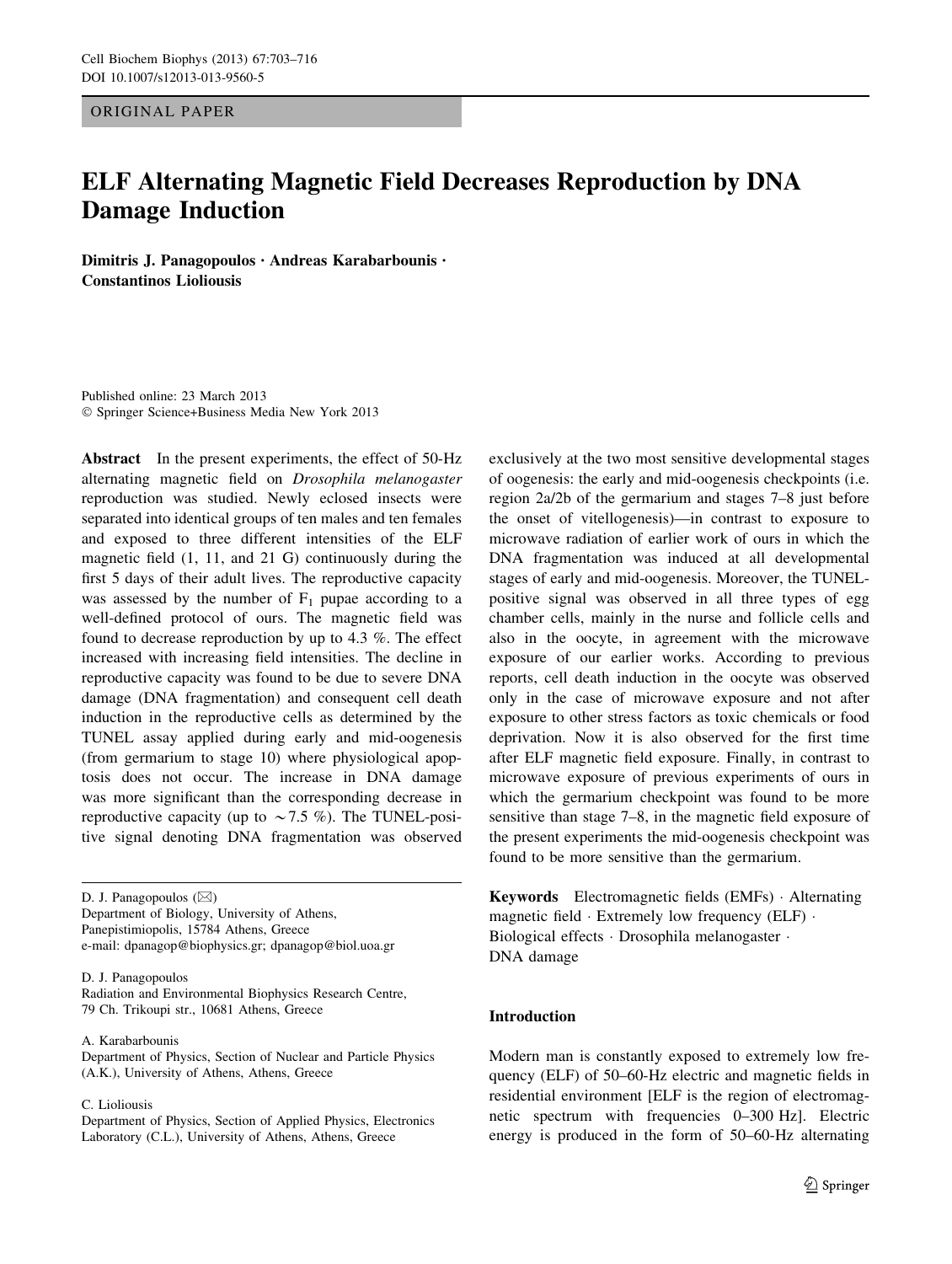three-phase electric current and transported to residential areas by high-voltage power lines of usually hundreds of kV in order to minimize thermal loses. Within residential areas, the high voltage is transformed to 220–230 V prior to distribution for residential usage. Close to transformer substations or under power lines, the magnetic field intensity may reach values up to 0.2 G, while the electric field intensity may reach values exceeding 10 kV/m. Moreover, close to certain industrial or medical applications, people may be exposed to magnetic fields significantly stronger than 1G  $[1-3]$ .

Several epidemiological studies during the last 30 years have shown a connection between exposure to power line or transformer fields and cancer [\[4](#page-11-0)[–13\]](#page-12-0). This connection has been shown for magnetic field intensities down to 2 mG [\[7](#page-11-0), [13\]](#page-12-0) or distances from power lines up to 600 m [\[10](#page-12-0)]. Another epidemiological study points to the electric and not the magnetic component of the power line fields to have a connection with childhood leukaemia for intensities down to 10 V/m [\[14](#page-12-0)].

The current exposure limits for 50-Hz magnetic fields for root-mean-square (rms) magnetic field intensities—are 1G (24-h exposure) for the general population and 10 G (few hours of exposure during the working day) for occupational exposure. The corresponding 50-Hz electric field exposure limits are 5 and 10 kV/m [\[15](#page-12-0), [16](#page-12-0)]. These values are even higher than those usually accounted under power lines or close to transformers.

At the same time, all living organisms in the terrestrial environment are constantly exposed since the beginning of their existence to terrestrial static electric and magnetic fields of average intensities of  $\sim$ 130 V/m and  $\sim$ 0.5 G, respectively. Variations in the intensity of the terrestrial magnetic field on the order of  $\pm 0.1$  G during "magnetic storms'' or ''geomagnetic pulsations'' mainly due to changes in solar activity are connected with increased rates of animal (and human) health incidents, including nervous and psychic diseases, hypertensive crises, heart attacks, cerebral accidents, and (consequently) mortality [[17,](#page-12-0) [18](#page-12-0)]. Increase in solar activity leads to corresponding increases in intensity of visible, ultraviolet, gamma, and meson solar radiation; increase in ionization of the earth's atmosphere; increase in intensity of atmospheric discharges; and increases in the earth's magnetic and electric fields [\[18](#page-12-0)]. It is interesting to note that even human female fertility periodic variations seem to follow variations in the earth's magnetic and gravitational fields due to lunar periodic motion determined by the lunar month (28 days) [\[19\]](#page-12-0).

Therefore, it seems that while living organisms adapt to constant values of natural static electric and magnetic fields, variations in these fields are responsible for increased biological and consequent health effects on living organisms. Since living organisms seem to perceive electromagnetic

fields (EMF) as environmental stress factors [\[20\]](#page-12-0), they can adapt more easily to them when their parameters are kept constant or vary slightly in time. In addition, living organisms do not seem to have defence mechanisms against large variations in natural EMFs, and thus it seems reasonable that even more they do not have defence mechanisms against unnatural (man-made) EMFs, which are mostly not static but varying in time (alternating and pulsed fields, modulated fields including simultaneously many different frequencies, etc.).

In the present study, we investigate the effect of ELF alternating magnetic field on a well-known biological model, the reproductive capacity of Drosophila melanogaster. Previous experiments with alternating or pulsed ELF magnetic field exposure of Drosophila flies have reported increased embryonic mortality and decreased oviposition with 17.6 and 10 G [\[21](#page-12-0)], induction of lethal mutations with 35 G [\[22](#page-12-0)], a slight but statistically significant increase in fertilized egg mortality with 50–400 mG [\[23](#page-12-0)], enhanced transcription with 3.8–35 G  $[24]$  $[24]$ , or 6.16 % average decrease in reproductive capacity with 70 G [[25\]](#page-12-0). In a more recent study, exposure of maternal and first filial generation  $(F<sub>1</sub>)$  females to 50-Hz magnetic field reduced the oviposition of these insects in their subsequent generations [\[26](#page-12-0)]. Continuous exposure to 50-Hz, 0.5- or 5-mT (5 or 50 G) alternating magnetic field during 40 generations revealed a mutagenic action of this field [\[27](#page-12-0)]. Exposure of 3rd instar larvae to a more intense 50-Hz, 20-mT (200 G) alternating magnetic field for 24 h resulted in the eclosion of mutant flies due to enhancement of chromosomal recombination and non-disjunction. The authors suggested that the effects are not due to the magnetic field itself but actually due to the magnetically induced electric field/"eddy currents" [[28\]](#page-12-0). In another study, exposure of 1st, 2nd, and 3rd instar larvae to a 50-Hz, 11 mT (110 G) alternating magnetic field for 2–8 h resulted in significant increase in morphological abnormalities in the developed adult flies, and the effect was positively correlated with the exposure duration [\[29](#page-12-0)]. Moreover, combination of 50-Hz sinusoidal 1G magnetic field and elevated temperature of  $34-37$  °C was found to affect strongly and adversely embryogenesis by producing morphological malformations on the embryos and delaying their development, at a considerably higher degree than with elevated temperature alone [\[30](#page-12-0)]. In addition to these results, several studies with negative results are also published: A non-significant statistically slight increase in recessive lethal mutation rate was reported after 13–14 days of exposure of adult flies to 500  $\mu$ T (5 G) and 5 mT (50 G), 50-Hz magnetic field [\[31](#page-12-0)], and in an older study, no effect in chromosomal aberrations with 1 G was reported [\[32](#page-12-0)]. In a replication study of Ramirez et al.'s study [\[21](#page-12-0)], the authors reported no effect on oviposition nor on egg mortality [\[33](#page-12-0)]. No increase in developmental abnormalities and no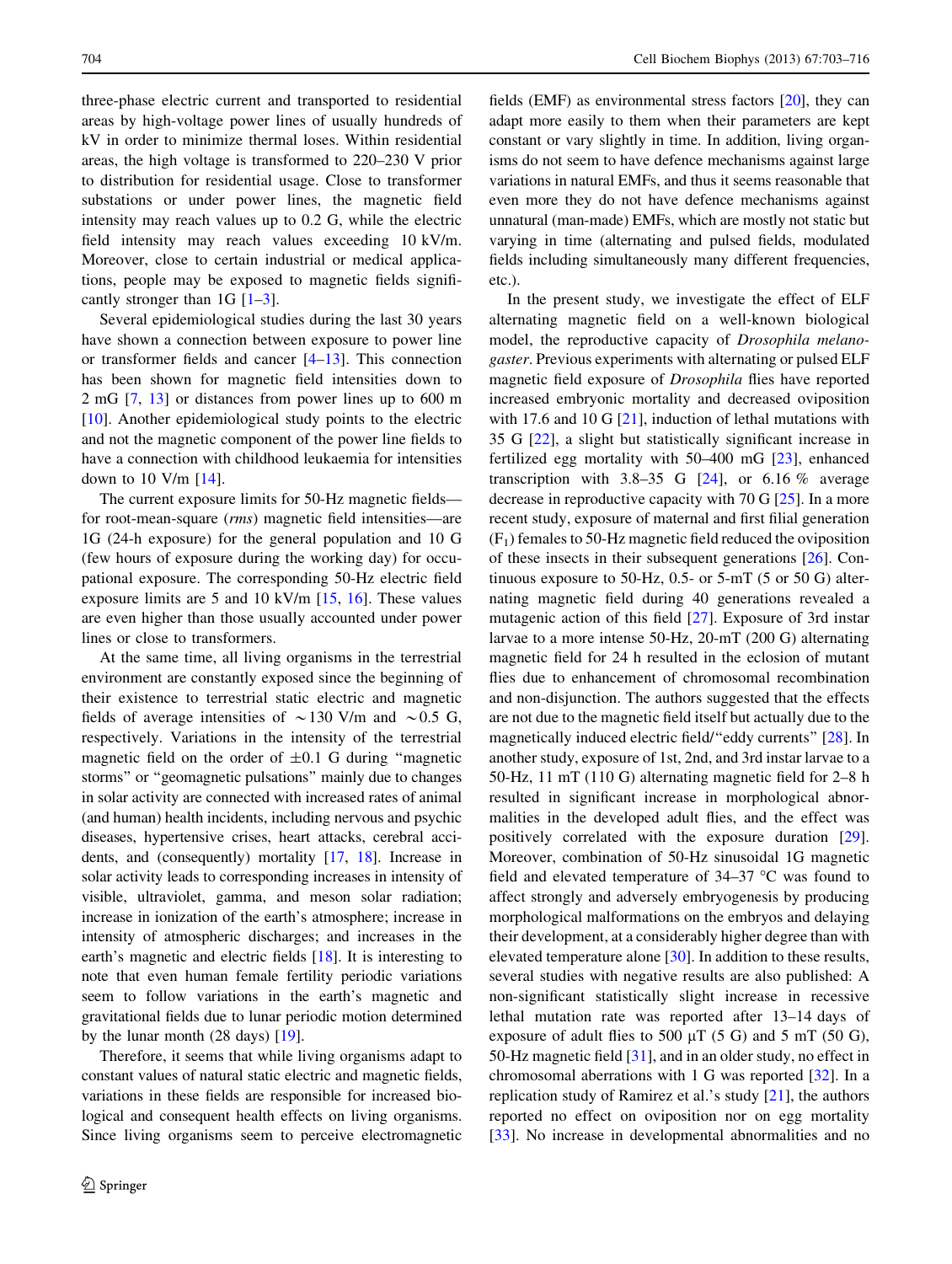teratogenic action were found after exposure to 60-Hz, 1-G magnetic field [[34](#page-12-0)].

In some of the above experiments aimed to study the effects of ELF magnetic fields on Drosophila reproduction [\[21](#page-12-0), [23,](#page-12-0) [26](#page-12-0), [33](#page-12-0), [34\]](#page-12-0), the procedures included counting of laid eggs under a stereo-microscope, an operation that encounters significant error. In addition, in those works they did not use newly emerged maternal–paternal flies, but instead flies that were collected from the general stock population  $[23, 26, 34]$  $[23, 26, 34]$  $[23, 26, 34]$  $[23, 26, 34]$  $[23, 26, 34]$  $[23, 26, 34]$  $[23, 26, 34]$  or flies 4–5 days old  $[21, 33]$  $[21, 33]$  $[21, 33]$ . Eggs from older flies have a considerable percentage of mortality. In those studies, they investigated effects on embryogenesis (egg mortality or teratogenesis). Embryogenesis seems to be a more resistant developmental stage than gametogenesis [[25,](#page-12-0) [35\]](#page-12-0) and therefore, it is better to study effects during gametogenesis rather than studying the same effects during embryogenesis (e.g. eggs die much more easily during oogenesis than during embryogenesis). In one study that reported no findings [\[34](#page-12-0)], there was heavy treatment of the embryos (with chemicals, dechorionation, homogenization, centrifugation, etc.), which can damage cells regardless of EMF exposure. Moreover, in their experiments with untreated embryos, in three out of four exposed groups there was a decrease in hatching compared with control group, which was not reported in the results. In contrast, they searched for morphological abnormalities in the hatched flies, which are unlikely to occur by magnetic field exposure alone at intensities up to 1 G. In two other studies [[21,](#page-12-0) [33\]](#page-12-0), only the female flies were exposed which were 4 and 5 days old, respectively, and already mated. Therefore, any effect on spermatogenesis or mating was excluded, and any effect on oogenesis was diminished. In both studies, there was no light periodicity but complete constant darkness which is unnatural for the flies. In addition, while the second study [\[33](#page-12-0)] aimed to replicate the first, there were different exposure temperatures  $(21 \degree C)$  in [\[21](#page-12-0)], and 23  $\degree$ C in [[33\]](#page-12-0)), and moreover, in the second study [\[33](#page-12-0)], humidity and food synthesis were not reported, and magnetic field intensity calculation was based on erroneous formula ( $B = \mu_0 N I/R$  instead of  $\mu_0 N I \sqrt{4\alpha^2 + R^2}$  as shown in 2.2).

Another weak point in the majority of previous experiments with magnetic field exposure [\[23](#page-12-0), [24](#page-12-0), [26–32](#page-12-0), [34\]](#page-12-0) was that they used Helmholtz coils. This type of coils is readily found in physics laboratories used to study uniform magnetic fields. Experiments with Helmholtz coils lack sham exposure in identical conditions other than magnetic field. Moreover, they are most usually available to create a horizontal magnetic field. Horizontally directed magnetic fields can be strongly affected by the terrestrial field which is quiet intense ( $\sim$  0.5 G or  $\sim$  50  $\mu$ T). A small change in the direction/position of a horizontally oriented magnetic

field may result in a large alteration in its magnitude due to interference with the terrestrial field which is of constant direction in a certain place. This goes also for studies that used cylindrical coils but horizontally oriented during the exposures [\[21](#page-12-0)]. In contrast, vertically oriented magnetic fields such as those created by cylindrical vertical coils are equally affected by the terrestrial field regardless of their orientation. Large, cylindrical coils are not readily found and need to be constructed. In our experiments with magnetic field exposures, we have addressed these points as described below (Sect. [2.2](#page-3-0)).

Finally, another limitation in the majority of the previous studies  $[21-24, 26, 27, 29-34]$  $[21-24, 26, 27, 29-34]$  $[21-24, 26, 27, 29-34]$  $[21-24, 26, 27, 29-34]$  $[21-24, 26, 27, 29-34]$  is that there was no estimation or measurement of the magnetically induced electric field, which always coexists with any time-varying magnetic field, and it is an important parameter of the resultant EMF.

In view of the above conflicting results and in an attempt to minimize errors, we used vertical cylindrical coils with well-defined exposure parameters. Moreover, we exposed newly eclosed maternal and paternal flies to study the effects during gametogenesis, and assessed reproductive capacity by the number of  $F_1$  pupae instead of the number of laid eggs. The aim of the present study was to investigate whether ELF magnetic fields at environmental intensities or a little higher have adverse biological action. We investigated the biological action of the ELF fields on the reproductive capacity of Drosophila melanogaster which is a sensitive biological index, by use of a welltested experimental protocol of ours used previously for different types of EMFs [\[25](#page-12-0), [36–38\]](#page-12-0). Moreover, we investigated possible DNA damage on the reproductive cells during oogenesis by the use of the TUNEL (Terminal deoxynucleotide transferase dUTP Nick End Labeling) assay as in previous experiments of ours with other types of EMFs [\[39–41](#page-12-0)].

## Materials and Methods

#### Experimental Animals

Our experimental animals were Drosophila melanogaster flies, Oregon R, wild-type, held in glass bottles with their food and kept in an incubator at  $25^{\circ}$ C, with 12-h periods of light and darkness and 70 % of relative humidity. The collected newly emerged adult flies for each experiment were separated into different groups within identical 50-ml cylindrical glass vials with 2.5 cm diameter and 10 cm height with equal amounts of food, as described extensively in previous reports of ours [[25,](#page-12-0) [36–41](#page-12-0)].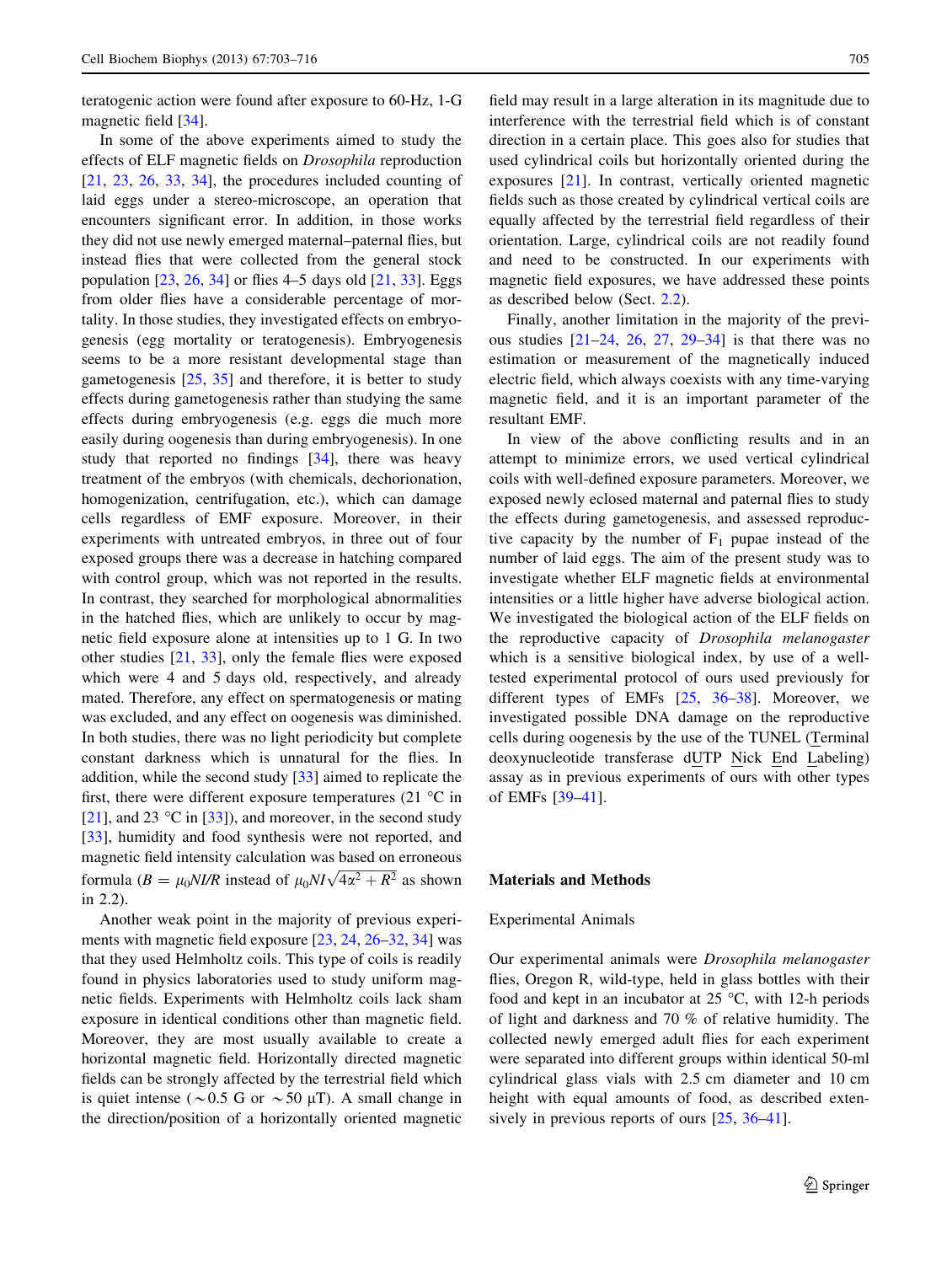<span id="page-3-0"></span>The reproductive capacity of this insect—especially gametogenesis (oogenesis and spermatogenesis)—is a model biological system that is very well studied, with a very good timing of its developmental processes under certain laboratory conditions [[35\]](#page-12-0).

Following a well-tested protocol of ours, the reproductive capacity was defined by the number of  $F_1$  pupae, which corresponds under the conditions of our experiments to the number of laid eggs (oviposition), since there is no statistically significant mortality of fertilized eggs, larvae, or pupae derived from newly eclosed adult flies during the first days of their maximum oviposition [\[35–41](#page-12-0)].

#### Exposure System

We designed and constructed two identical cylindrical coils for exposure (named  $L_1$ ) and sham exposure (named  $L_2$ ) of biological samples, respectively. The only difference between the two coils is that while the turns of  $L_1$  are all parallel and in the same direction between them, in  $L_2$  half of the turns are antiparallel (parallel but in opposite direction), so that the magnetic (and the magnetically induced electric) field over a region of about 12 cm width around the centre of the coil  $L_2$  is zero. Since the two coils have identical geometrical characteristics (length, diameter, etc.) and equal number of turns of the same insulated wire, and given that the same current passes through the two coils, all other conditions except EMF (such as temperature, illumination, air flow, humidity, etc.) are identical within the two coils during the exposures. The only difference is that within  $L_1$  there are certain values of magnetic and induced electric fields (as defined by the coil characteristics and the electric current intensity) while within  $L_2$ —and more specifically over the  $\sim$  12-cm region around the centre of  $L_2$ —both the magnetic and the induced electric fields are zero. Then,  $L_1$  is used for magnetic field exposure, while  $L_2$  is the corresponding control (used for sham exposure). The two coils were connected in series between them as well as to an adjustable alternating 50-Hz voltage supplier (S), a variable resistor, and an amperemeter, so that the same current measured each moment by the amperemeter—flows through both of them. Specific characteristics of the coils are as follows: length  $R = 0.25$  m, radius  $\alpha = 7.5 \times 10^{-2}$ m, diameter of insulated wire  $d = 2 \times 10^{-3}$  m, number of turns in each coil  $N = 330$ .

During the exposures/sham exposures, the glass tubes with the insects were suspended by nylon strings in the centre of the air cores of the coils  $L_1$  and  $L_2$ . Photographs of the coils and the glass tubes within them can be found in [\[25](#page-12-0)]. After it was checked by preliminary experiments that the sequence (mutual position) of the two coils did not affect the outcome of the experiments, their positions were always the same during all experiments, at a certain place of the laboratory with the minimum stray 50-Hz fields and in at least 2 m distance between each other so that the fields of  $L_1$  do not affect  $L_2$ .

According to the characteristics of the coils, theoretical calculation for the intensity of the magnetic field in the centre of the air core of  $L_1$  gives:

$$
B = \frac{\mu_0 I N}{\sqrt{4a^2 + R^2}}\tag{1}
$$

where:  $\mu_0 = 4\pi \cdot 10^{-7}$  V s/A m, the absolute magnetic permeability of vacuum or air,  $B$  (in T) the magnetic field intensity,  $I$  (in A) the electric current intensity flowing through the coil,  $N$  the number of turns,  $R$  the length of the coil, and  $a$  the radius of the turns (both in m).

By substituting the values of  $\mu_o$ , N, R, a, in Eq. (1), we get:

$$
B = 14.22 \times 10^{-4} \times I, \quad (B \text{ in T}, I \text{ in A}) \quad \text{or} \tag{2}
$$
  

$$
B = 14.22 \times I
$$

 $(B \text{ in } G, I \text{ in } A)$ . Equation  $(2)$  gives the magnetic field intensity in the centre of the air core of the coil  $L_1$  in relation to the electric current intensity that flows through the turns of the coil.

Equation (2), which was theoretically deduced, was then verified experimentally by measuring the magnetic field intensity in the centre of  $L_1$ . Magnetic field intensity measurements within the coils were performed by use of a "Phywe Teslameter''. The deviation between the theoretically calculated and the measured magnetic field intensity values was less than  $\pm 0.025$  G for all the field intensities used in the exposures.

By controlling the intensity of electric current through the variable resistor, we get the desirable values of magnetic field intensity in  $L_1$ . Thus, the exposure coil  $L_1$  produces magnetic field with controllable parameters, while in the centre of the air core of the control coil  $L_2$ , the intensity of magnetic field (and of the magnetically induced electric field) is zero.

The magnetically induced electric field in  $L_1$  along a circular path l of radius  $\alpha$ , at the centre of  $L_1$  vertical to the coil's axis, including a surface  $S$  is given by Maxwell's third equation:

$$
\oint_{l} \vec{E}_{ind} \cdot d\vec{l} = -\frac{d}{dt} \int_{S} \vec{B} \cdot \vec{u}_{N} dS
$$
\n(3)

 $\vec{B}, \vec{E}_{ind}$ , are the magnetic and the induced electric field intensities, respectively,  $d\vec{l}$  is an incremental length along the closed path l of induced electric field circulation, and  $\vec{u}_N$  is the unit vector vertical to the surface S.

Assuming  $\vec{E}_{ind}$  is parallel to and independent of l, and  $\vec{B}$ is vertical to and independent of  $S$ , Eq.  $(3)$  becomes:  $E_{\text{ind}}\oint_l$  $dl = -\frac{dB}{dt}$ R S dS which gives: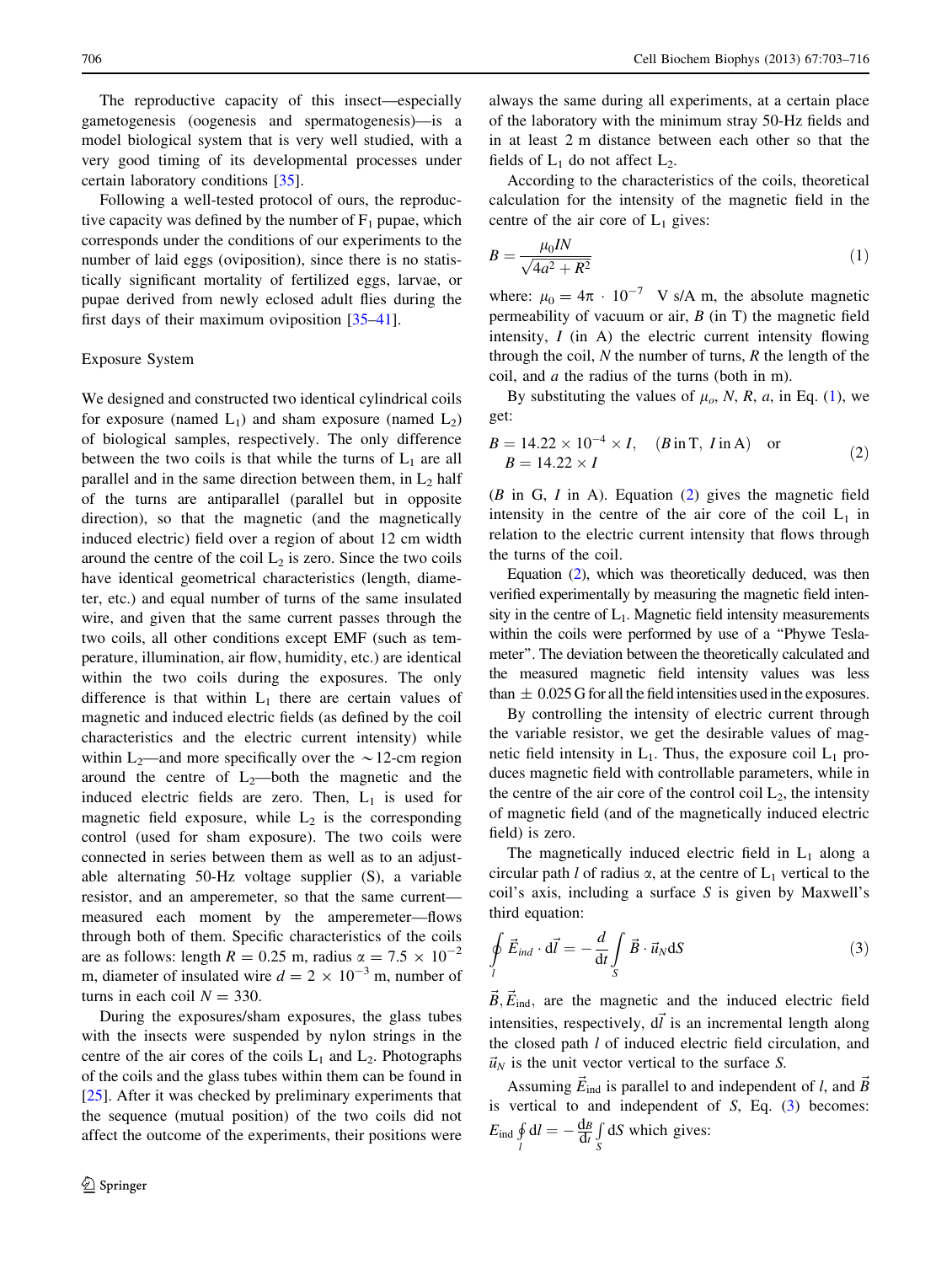<span id="page-4-0"></span>
$$
E_{\text{ind(rms)}} = \pi v N B_{\text{rms}} \alpha \tag{4}
$$

 $(E_{ind(rms)}$  is the root-mean-square value of the induced electric field in V/m,  $v$  in Hz,  $B_{\rm rms}$  the root-mean-square value of the magnetic field in T,  $\alpha$  in m).

It is important to state that the magnetically induced electric field is always naturally produced and coexisting with any time-varying magnetic field, and especially in the case of ELF fields, there is no way to totally eliminate it or insulate it by shielding. [Metal grids can reduce electric fields at a certain degree, but not totally eliminate them. For a significant decrease, a closed metal box is necessary.] All environmental alternating magnetic fields such as those originating from power lines, transformers, electric wiring, etc. include also an electric component. Performing experiments with a reduced/insulated electric component would not represent real conditions. The induced electric field has the same waveform (in our case sinusoidal-alternating) and the same frequency (in our case, 50 Hz) with the magnetic one that generates it as denoted by Eq. ([4](#page-3-0)). The two fields have a phase difference of  $\pi/2$  between them. Thus, in reality there is never any pure exposure to a time-varying magnetic field without a simultaneous exposure to a corresponding induced electric one.

The opposite does not occur: in the case of a timevarying electric field, the corresponding induced magnetic one is given by the second term of the second part of Maxwell's fourth equation:

$$
\oint\limits_l \vec{B} \cdot d\vec{l} = \mu_0 I + \varepsilon_0 \mu_0 \frac{d}{dt} \int\limits_S \vec{E} \cdot \vec{u}_N dS \tag{5}
$$

More specifically, the induced magnetic field due to the temporal variation in the corresponding electric one is:

$$
\oint_{l} \vec{B}_{\text{ind}} \cdot d\vec{l} = \varepsilon_0 \mu_0 \frac{d}{dt} \int_{S} \vec{E} \cdot \vec{u}_N dS \tag{6}
$$

 $\varepsilon_0 = 8.854 \cdot 10^{-12} \text{ C}^2/\text{N} \text{ m}^2$ , the absolute permittivity of vacuum.

As denoted by Eq.  $(6)$ , the induced magnetic field is usually of negligible intensity due to the small values of the constants  $\varepsilon_0$  and  $\mu_0$  that are included in this equation.

Any biological effect produced by a combination of the two coexisting fields is still unknown whether is due to the magnetic or to the corresponding induced electric field or due to the combination of both. Yet, the vast majority of the studies seem to ignore the induced electric field and concentrate only on the magnetic component.

In the present experiments, we exposed the insects to three different magnetic field intensities:  $1 \text{ G } (=0.1 \text{ mT})$ , which is close to a maximum intensity that may be accounted below power lines and the limit for the general public exposure;  $11 \text{ G} (=1.1 \text{ mT})$ , which is very close to the occupational exposure limit; and 21 G  $(=2.1 \text{ mT})$ , to test the effect of a stronger field. For every exposed group at any of the three different intensities, there was a separate identical sham-exposed group.

The characteristics of both the magnetic and the magnetically induced electric fields within the exposure coil  $L_1$ are listed in Table 1. The temperature in the air cores of both coils during the exposures was identical between them, but slightly different for the three different electric current (and EMF) intensities. It was determined by the electric current flowing through the coil turns and was controlled also by the air cooler of the room. The corresponding temperatures for the three different sets of EMF intensities are also given in Table 1.

#### Exposure Procedure

In each experiment, we collected newly eclosed adult flies from the stock, anesthetized them lightly with diethyl ether and separated them into two identical different groups one exposed and one sham-exposed—following the same methodology as described previously [\[36](#page-12-0)]. Each one of the two groups in each experiment consisted of ten females and ten males, newly emerged flies, as in previous experiments [\[36–40](#page-12-0)].

We exposed the flies within the cylindrical glass vials with their food. The sham-exposed groups received identical treatment to the exposed ones, except that they were exposed to zero fields during the sham exposures within the  $L<sub>2</sub>$  coil, but in identical other conditions with the exposed ones, such as temperature, light, humidity, etc.

|  | <b>Table 1 EMF</b> characteristics |  |
|--|------------------------------------|--|
|  |                                    |  |

| Magnetic field<br>Parameter |                        | Magnetically induced electric field | Electric current in coils | Temperature within coils |  |
|-----------------------------|------------------------|-------------------------------------|---------------------------|--------------------------|--|
| Intensity (rms)             | $B_1 = 1$ G (0.1 mT)   | $E_1 = 0.13$ V/m                    | 0.07 A                    | $24.8 \pm 0.5$ °C        |  |
|                             | $B_2 = 11$ G (1.1 mT)  | $E_2 = 1.43$ V/m                    | 0.77A                     | $25.3 \pm 0.5$ °C        |  |
|                             | $B_3 = 21$ G (2.1 mT)  | $E_3 = 2.72$ V/m                    | $1.48 \text{ A}$          | $25.5 \pm 0.5$ °C        |  |
| Frequency                   | 50 Hz                  | 50 Hz                               | 50 Hz                     |                          |  |
| Direction                   | Vertical               | Horizontal                          | Helical                   |                          |  |
| Shape                       | Sinusoidal-alternating | Sinusoidal-alternating              | Sinusoidal-alternating    | $\overline{\phantom{0}}$ |  |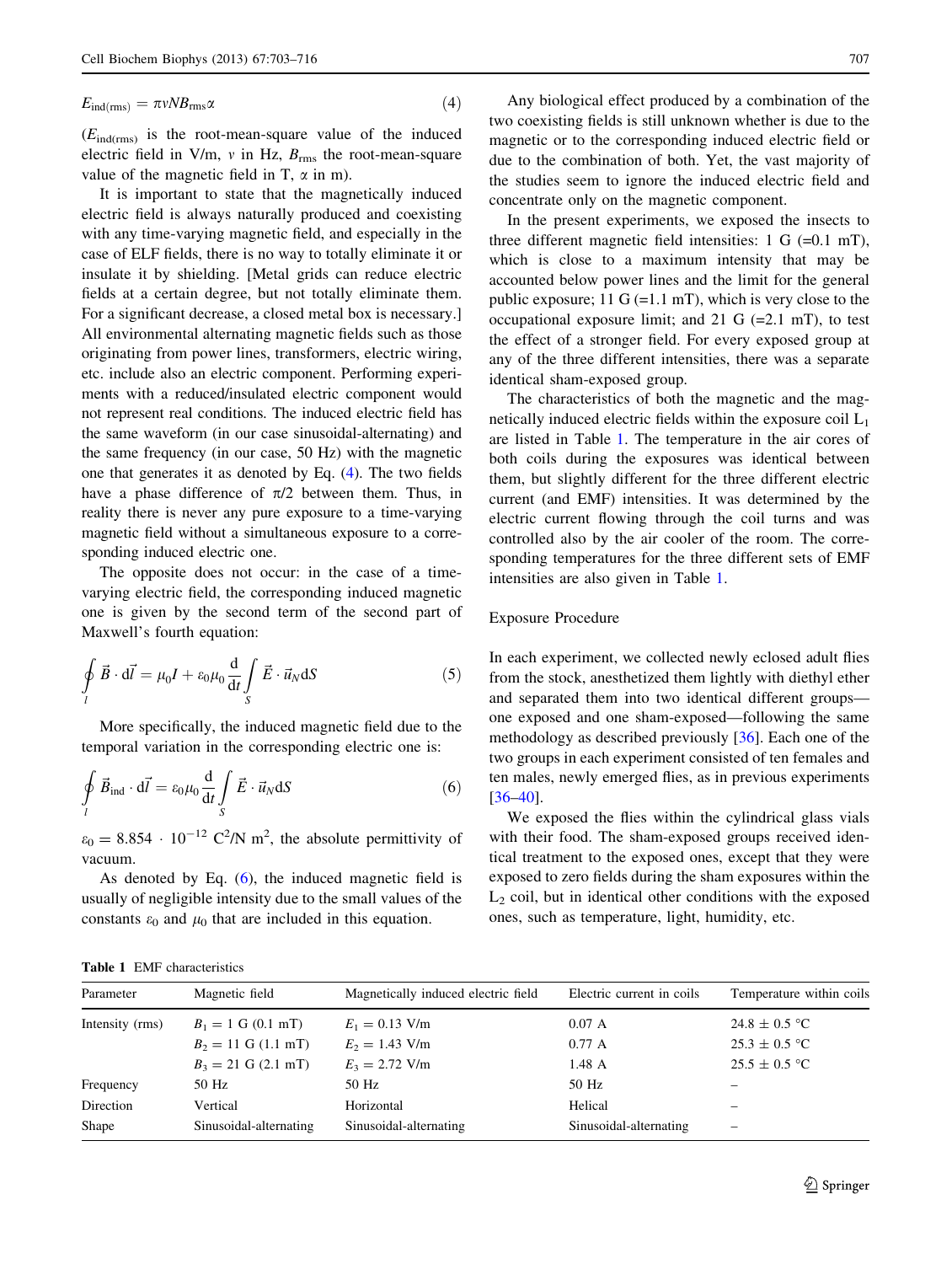We performed twelve experiments for each different magnetic (and corresponding induced electric) field intensity to investigate the effect of the ELF field on reproductive capacity. In five of them, for each set of field intensities, we performed the TUNEL assay as well. Then, we had three series of experiments (one for each of the three different sets of intensities) with twelve experiments each. The exposures took place for a total of 5 days in each experiment starting on the day of eclosion, 1 h after the insects were awaken from the first anaesthesia [[36\]](#page-12-0).

In the first series of experiments  $(1.1-1.12)$ , the insects were exposed to 1-G magnetic field intensity. In the second series of experiments (2.1–2.12), they were exposed to 11-G magnetic field intensity, and in the third series (3.1–3.12), they were exposed to 21 G. At the same time, the samples were automatically and simultaneously exposed to the corresponding intensities of the magnetically induced electric field 0.13, 1.43 and 2.72 V/m (Table [1\)](#page-4-0).

During the first 48 h of each experiment, the males and females of each group were kept and exposed/sham exposed into separate glass vials (two separate vials for each exposed/sham-exposed group, four vials in each experiment). Newly emerged adult Drosophila flies are not sexually mature immediately after eclosion. Male flies become sexually mature about 12 h after eclosion and females about 45 h after eclosion [[35,](#page-12-0) [42\]](#page-12-0). Keeping males separately from females for the first 48 h of each experiment ensures that the flies are in complete sexual maturity and ready for immediate mating and laying of fertilized eggs [[36\]](#page-12-0). This ensures that all laid eggs during the next 72 h will be fertilized and helps to decrease variability in oviposition counts.

After the first 48 h, the males and females of each group (twenty flies) were lightly anesthetized again and put together (ten pairs) within the same vial (one vial for each exposed/sham-exposed group in each experiment) to be exposed/sham-exposed and allowed to mate and lay eggs for the next 72 h, during which the insect's oviposition is at its maximum.

#### Reproductive Capacity Assessment

When the male and female flies of each group had been together in the same vial for 3 days, that is, after 5 days of exposure/sham exposure from the beginning of each experiment, the flies were removed from the glass vials. These vials, with the food and the developing embryos, were then kept in the culture room for at least six additional days, without any further exposure to the EMF.

The female maternal flies that were removed from the glass vials were immediately anesthetized again, and their ovaries were dissected and fixed for the TUNEL assay as described below (2.5).

After the six additional days that the vials without the maternal–paternal flies were kept in the culture room without exposure, most  $F_1$  embryos (deriving from the fertilized laid eggs) were in the stage of pupation, where they clearly could be seen macroscopically and easily counted without error on the walls of the glass tubes. Nevertheless, the counting was blinded (the person who counted did not know the origin of the sample). As we have explained already, under these conditions the number of  $F_1$ pupae—coming from newly emerged flies within the first 3 days of maximum oviposition—coincides with the number of laid eggs  $[36]$ . Hence, by counting the  $F_1$  pupae 11–12 days after the beginning of each experiment, we get a representative estimate of each group's reproductive capacity. In this way, instead of counting eggs on the surface and within the food, which encounters considerable error, we count pupae on the walls of the glass tubes with no error at all. That was a simple but important innovation of ours  $[36]$  $[36]$ .

#### TUNEL Assay

In order to investigate the ability of the ELF magnetic field to damage DNA during early and mid-oogenesis, we used the TUNEL assay. This assay is a marker for DNA fragmentation (severe DNA damage including both single- and double-strand DNA breaks). Ovaries were dissected in Ringer's solution and separated into individual ovarioles from which the egg chambers of stages 11–14 were taken away as previously. In egg chambers of stages 11–14, programmed cell death takes place normally in the nurse and follicle cells [\[43](#page-12-0)[–45\]](#page-13-0). Therefore, we kept and treated ovarioles and individual egg chambers from germarium up to stage 10. As described in [\[44](#page-13-0)], samples were fixed in phosphate-buffered saline (PBS) solution containing 4 % formaldehyde plus 0.1 % Triton X-100 (Sigma Chemical Co., Munich, Germany) for 30 min and then rinsed three times and washed twice in PBS for 5 min each. Then, samples were incubated with PBS containing  $20 \mu g/ml$ proteinase K for 10 min and washed three times in PBS for 5 min each. For in situ detection of fragmented genomic DNA, samples were incubated in TUNEL-mix (Boehringer Mannheim kit, Boehringer Mannheim Corp., Indianapolis, IN, USA), containing fluorescein dUTP and transferase (50  $\mu$ I TUNEL-mix contained 45  $\mu$ I TUNEL-label (fluorescein dUTP) and  $5 \mu l$  transferase). Samples were incubated for 3 h at 37  $\degree$ C in the dark and then washed six times in PBS for 1 h and 30 min in the dark (two times for 10 min each, two times for 15 min each, and two times for 20 min each) and finally mounted in antifading mounting medium (90 % glycerol containing 1.4-diazabicyclo (2.2.2) octane (Sigma Chemical Co.)) to prevent from fading and viewed under a Nikon EZ-C1 fluorescence microscope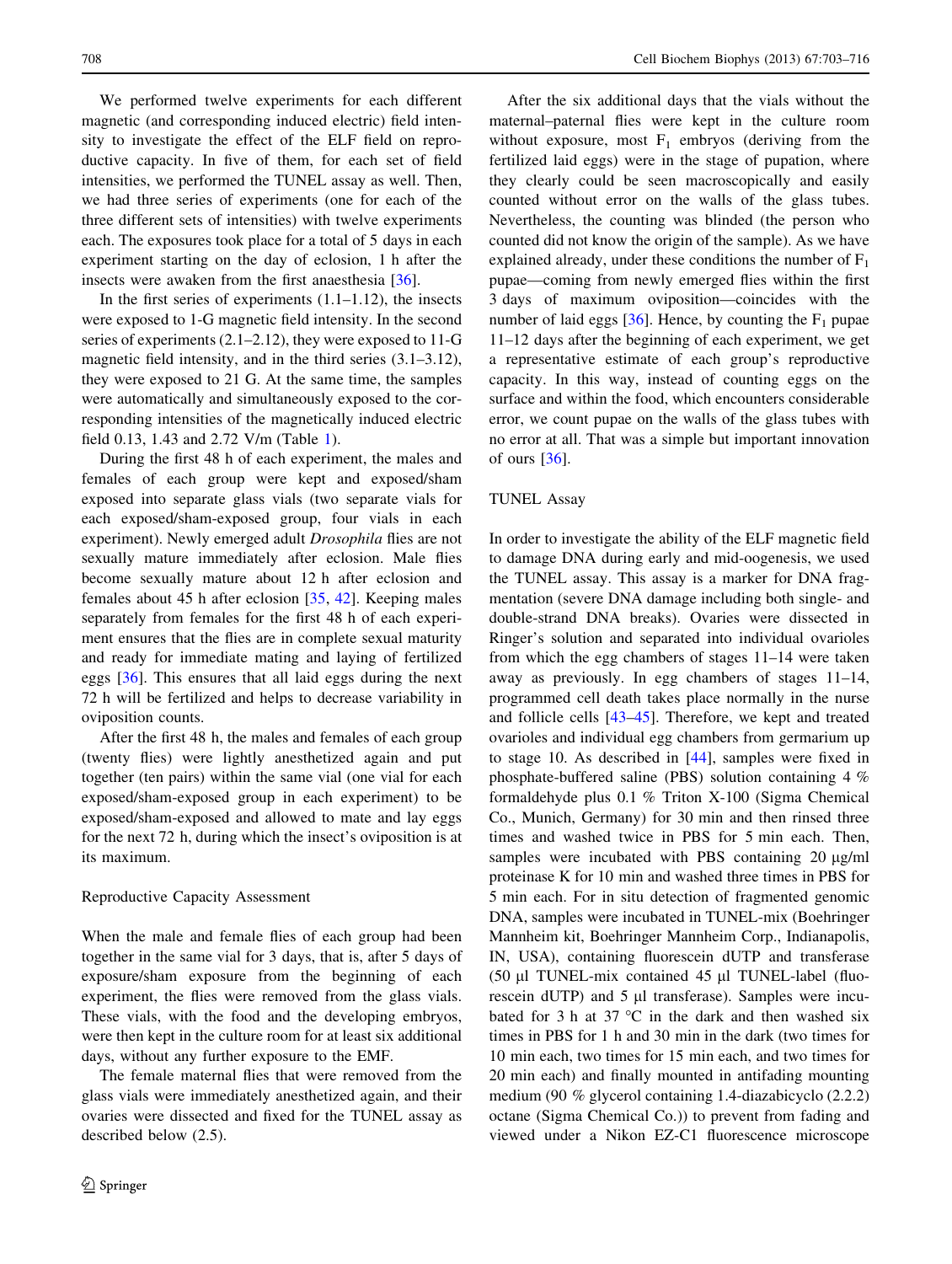(Nikon Instruments, Japan). Samples from different groups were blindly observed under the fluorescence microscope (i.e. the observer did not know the origin of the sample), and the percentage of egg chambers with TUNEL-positive signal was scored in each sample.

# Statistical Analysis

The results on reproductive capacity and cell death (DNA fragmentation) induction were analysed statistically by single factor analysis of variance test (Microsoft Excel statistical program), which calculates the probability (P) that differences between groups are due to random variations. The smaller this probability is, the more significantly the groups differ between them (in their reproductive capacity or in the percentages of TUNEL-positive egg chambers). A probability level of  $P < 0.05$  was accepted as statistically significant. In addition, (Pearson's) correlation analysis was performed between reproductive capacity and magnetic or induced electric field intensity, as well as between ovarian DNA fragmentation induction and magnetic or induced electric field intensity, in order to get an estimation of which component (the magnetic field, or the magnetically induced electric field) might be more responsible for the effects (IBM SPSS statistical program) [[46,](#page-13-0) [47](#page-13-0)].

#### Results

Mean numbers of  $F_1$  pupae from the exposed and shamexposed groups in 12 replicate experiments with each different set of EMF intensities, average means with standard deviation  $(SD)$ , and  $P$  values between corresponding exposed and sham-exposed groups are listed in Table [2](#page-7-0).

The average mean number of  $F_1$  pupae  $\pm$  SD (representing reproductive capacity) of the exposed and shamexposed groups for the three sets of experiments corresponding to the three different field intensities is represented graphically in Fig. [1.](#page-8-0)

The results on Table [2](#page-7-0) and Fig. [1](#page-4-0) show that the number of  $F_1$  pupae—a representative index of the insect's reproductive capacity—is decreased due to the ELF EMF exposure and the effect increases with increasing field intensity. For  $B_1 = 1$  G,  $E_1 = 0.13$  V/m, the average decrease in 12 experiments was 2.94 %. This decrease is not statistically significant ( $P = 0.099$ ). The decrease in reproductive capacity becomes larger (3.73 %) and statistically significant ( $P < 0.05$ ) after exposure to a more intense magnetic (and magnetically induced electric) field,  $B_2 = 11$  G,  $E_2 = 1.43$  V/m. Finally with an even more intense magnetic (and induced electric) field  $B_3 = 21$  G,  $E_3 = 2.72$  V/m, the decrease becomes even larger (4.3 %) and even more statistically significant ( $P < 0.03$ ) (Table [2](#page-7-0)).

The application of the TUNEL assay, in five replicate experiments with each set of EMF intensities, revealed that the decrease in reproductive capacity is due to severe DNA damage and consequent cell death in the insect's reproductive cells, induced by the ELF field. The differences in percentages of egg chambers with a TUNEL-positive signal (denoting DNA fragmentation) between exposed and corresponding sham-exposed groups (listed in Table [3\)](#page-8-0) were even higher and even more statistically significant than but in close correlation with—the corresponding percentages of reproductive decrease. In the five replicate experiments with each set of EMF intensities, the average increase in the percentage of egg chambers with DNA fragmentation was for  $(B_1, E_1)$ : 5.72 % ( $P < 0.0007$ ), for  $(B_2, E_2)$ : 6.71 %  $(P < 0.0006)$ , and for  $(B_3, E_3)$ : 7.52 %  $(P < 0.0004)$ (Table [3\)](#page-8-0). The results of the application of the TUNEL assay listed in Table [3](#page-8-0) regarding induction of DNA fragmentation and consequent cell death/egg chamber elimination by the ELF EMF are graphically represented in Fig. [2.](#page-8-0)

Figure [3](#page-9-0) shows an ovariole of a sham-exposed insect containing egg chambers from germarium to stage 9, all TUNEL negative. This was a representative picture of ovarioles and single egg chambers from sham-exposed insects. The number of egg chambers with a TUNELpositive signal was less than 7 % in the sham-exposed female insects, and in all these cases, the DNA fragmentation was observed in one of the two checkpoints, that is, the germarium or the stages 7–8, in absolute agreement with previous studies [\[39–41](#page-12-0)].

Figures [4,](#page-9-0) [5,](#page-9-0) and [6](#page-9-0) show ovarioles from exposed female insects with TUNEL-positive signal in one of the two or in both checkpoints. Figure [7](#page-9-0) shows a stage 8 egg chamber from an exposed female with a TUNEL-positive signal in all three kinds of egg chamber cells. In all samples of ovarioles and individual egg chambers of insects exposed to the ELF field and from all three sets of experiments, the DNA fragmentation was observed exclusively at one of the two or in both checkpoints, and there was no TUNELpositive signal (DNA fragmentation) observed at any other developmental stages of early and mid-oogenesis than germarium and stages 7–8 (exceptions were less than 1 %).

In contrast to our previous studies with microwave radiation [\[39–41](#page-12-0)] in which the germarium checkpoint was found to be more sensitive than the stage 7–8, in the present study the mid-oogenesis checkpoint (stage 7–8) was found to be more sensitive to the ELF magnetic field exposure than the germarium for the three different intensity values tested. For insects exposed to  $B_1$ ,  $E_1$ , the ratio of TUNEL-positive to total number of stage 7–8 egg chambers was 0.458 while the ratio of TUNEL-positive to total number of germaria was 0.317. The corresponding ratios for insects exposed to  $B_2$ ,  $E_2$  were 0.512 and 0.286, and for insects exposed to  $B_3$ ,  $E_3$ , they were 0.515 and 0.306 (Table [3,](#page-8-0) column 3).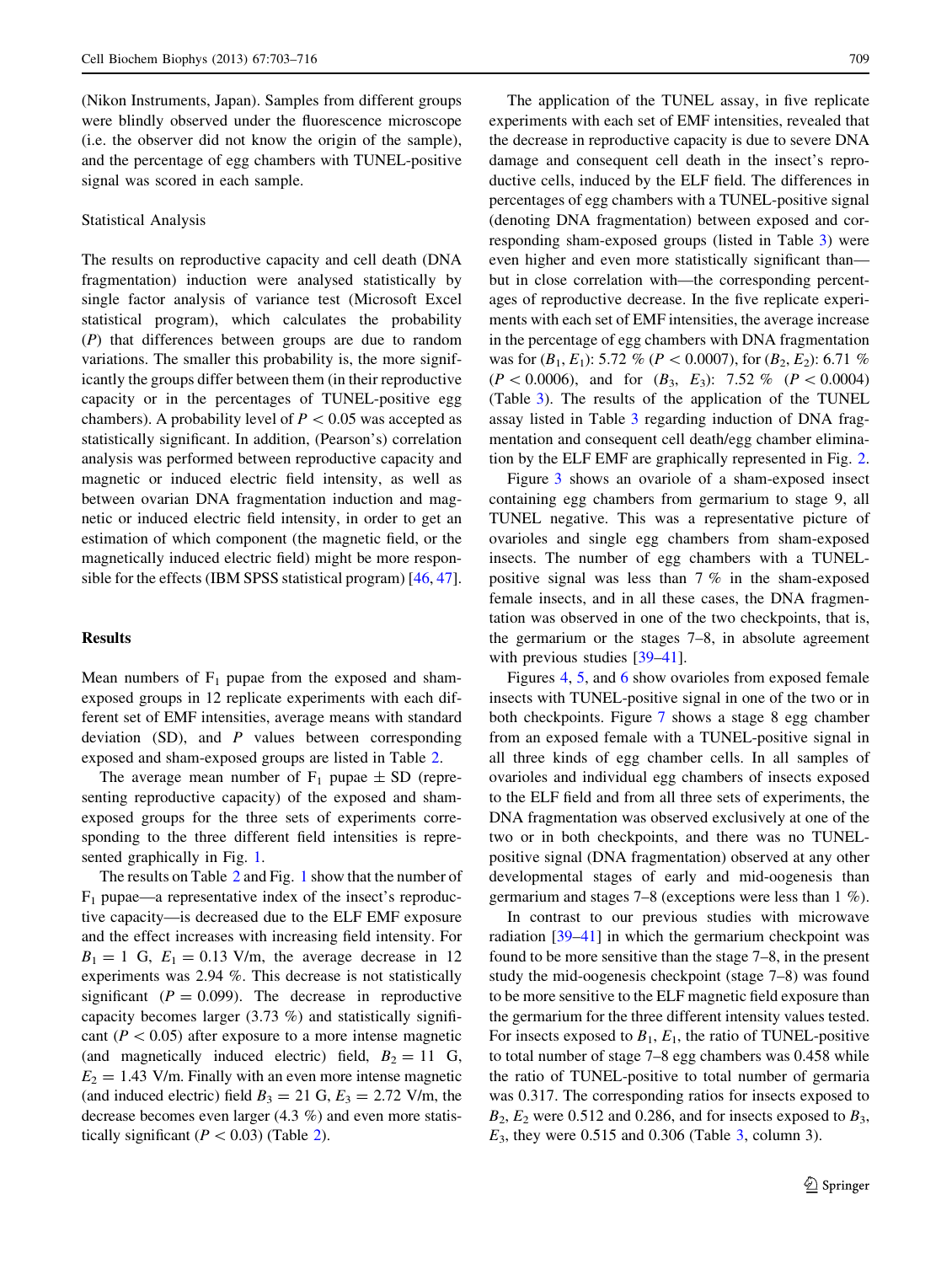<span id="page-7-0"></span>Table 2 Effect of different ELF magnetic and magnetically induced electric field intensities on reproduction

| ${\rm EMF}$ | Experiment no    | Mean number of $F_1$<br>pupae per maternal<br>fly (exposed) | Mean number of $F_1$<br>pupae per maternal<br>fly (sham exposed) | Deviation from<br>sham-exposed<br>groups | $P$ value, between<br>exposed and sham-<br>exposed groups |  |
|-------------|------------------|-------------------------------------------------------------|------------------------------------------------------------------|------------------------------------------|-----------------------------------------------------------|--|
|             | $1.1\,$          | 13.9                                                        | 14.3                                                             |                                          |                                                           |  |
|             | $1.2\,$          | 12.2                                                        | 12.6                                                             |                                          |                                                           |  |
|             | 1.3              | 14                                                          | 14.7                                                             |                                          |                                                           |  |
|             | 1.4              | 12.9                                                        | 13                                                               |                                          |                                                           |  |
|             | 1.5              | 12.6                                                        | 12.9                                                             |                                          |                                                           |  |
|             | 1.6              | 13.3                                                        | 13.7                                                             |                                          |                                                           |  |
|             | 1.7              | 13.6                                                        | $14\,$                                                           |                                          |                                                           |  |
|             | $1.8\,$          | 13                                                          | 13.2                                                             |                                          |                                                           |  |
|             | 1.9              | 12.9                                                        | 13.5                                                             |                                          |                                                           |  |
|             | 1.10             | 13.3                                                        | 14.1                                                             |                                          |                                                           |  |
|             | 1.11             | 13.4                                                        | 13.7                                                             |                                          |                                                           |  |
|             | 1.12             | 13.2                                                        | 13.4                                                             |                                          |                                                           |  |
| $B_1, E_1$  | Average $\pm$ SD | $13.19\,\pm\,0.52$                                          | $13.59\pm0.62$                                                   | $-2.94$ $\%$                             | 0.099                                                     |  |
|             | 2.1              | 12.8                                                        | 13.6                                                             |                                          |                                                           |  |
|             | $2.2\,$          | 13.4                                                        | 13.8                                                             |                                          |                                                           |  |
|             | $2.3\,$          | 13.4                                                        | 14.1                                                             |                                          |                                                           |  |
|             | $2.4\,$          | 14.2                                                        | 14.6                                                             |                                          |                                                           |  |
|             | $2.5\,$          | 13                                                          | 13.5                                                             |                                          |                                                           |  |
|             | $2.6\,$          | 12.9                                                        | 13.7                                                             |                                          |                                                           |  |
|             | 2.7              | 13.7                                                        | 14.4                                                             |                                          |                                                           |  |
|             | $2.8\,$          | 12.7                                                        | 13.3                                                             |                                          |                                                           |  |
|             | 2.9              | 12.5                                                        | 12.9                                                             |                                          |                                                           |  |
|             | 2.10             | 13.1                                                        | 13.2                                                             |                                          |                                                           |  |
|             | 2.11             | $14\,$                                                      | 14.2                                                             |                                          |                                                           |  |
|             | 2.12             | 12.2                                                        | 12.7                                                             |                                          |                                                           |  |
| $B_2, E_2$  | Average $\pm$ SD | $13.16\,\pm\,0.60$                                          | $13.67\pm0.59$                                                   | $-3.73~\%$                               | < 0.05                                                    |  |
|             | 3.1              | 12.5                                                        | 13.3                                                             |                                          |                                                           |  |
|             | $3.2\,$          | 13.1                                                        | 13.2                                                             |                                          |                                                           |  |
|             | 3.3              | 12.9                                                        | 13.8                                                             |                                          |                                                           |  |
|             | 3.4              | 13.4                                                        | 13.9                                                             |                                          |                                                           |  |
|             | 3.5              | 12.5                                                        | 13                                                               |                                          |                                                           |  |
|             | 3.6              | 14.2                                                        | 14.6                                                             |                                          |                                                           |  |
|             | 3.7              | 12.7                                                        | 13.5                                                             |                                          |                                                           |  |
|             | $3.8\,$          | 12.8                                                        | 13.6                                                             |                                          |                                                           |  |
|             | 3.9              | 13.9                                                        | 14.2                                                             |                                          |                                                           |  |
|             | 3.10             | 13.5                                                        | 14.4                                                             |                                          |                                                           |  |
|             | 3.11             | 12.2                                                        | 12.7                                                             |                                          |                                                           |  |
|             | 3.12             | 13.7                                                        | 14.3                                                             |                                          |                                                           |  |
| $B_3, E_3$  | Average $\pm$ SD | $13.12 \pm 0.60$                                            | $13.71\,\pm\,0.62$                                               | $-4.3~\%$                                | < 0.03                                                    |  |

Although in the most egg chambers with DNA fragmentation the TUNEL-positive signal was observed mainly in the nurse cells (NC) and in less cases also in the follicle cells (FC), there were a few occasions (about 8 % of the total number of stage 7–8 egg chambers in all three sets of experiments with a TUNEL-positive signal in any type of egg chamber cells) that a TUNEL-positive signal was observed also in the oocyte (OC) of the stage 7–8 egg chambers (Fig. [7\)](#page-9-0). In all these occasions, there was a TUNEL-positive signal also in the nurse and follicle cells. The number of these occasions increased with increasing field intensities (Table [3,](#page-8-0) column 7).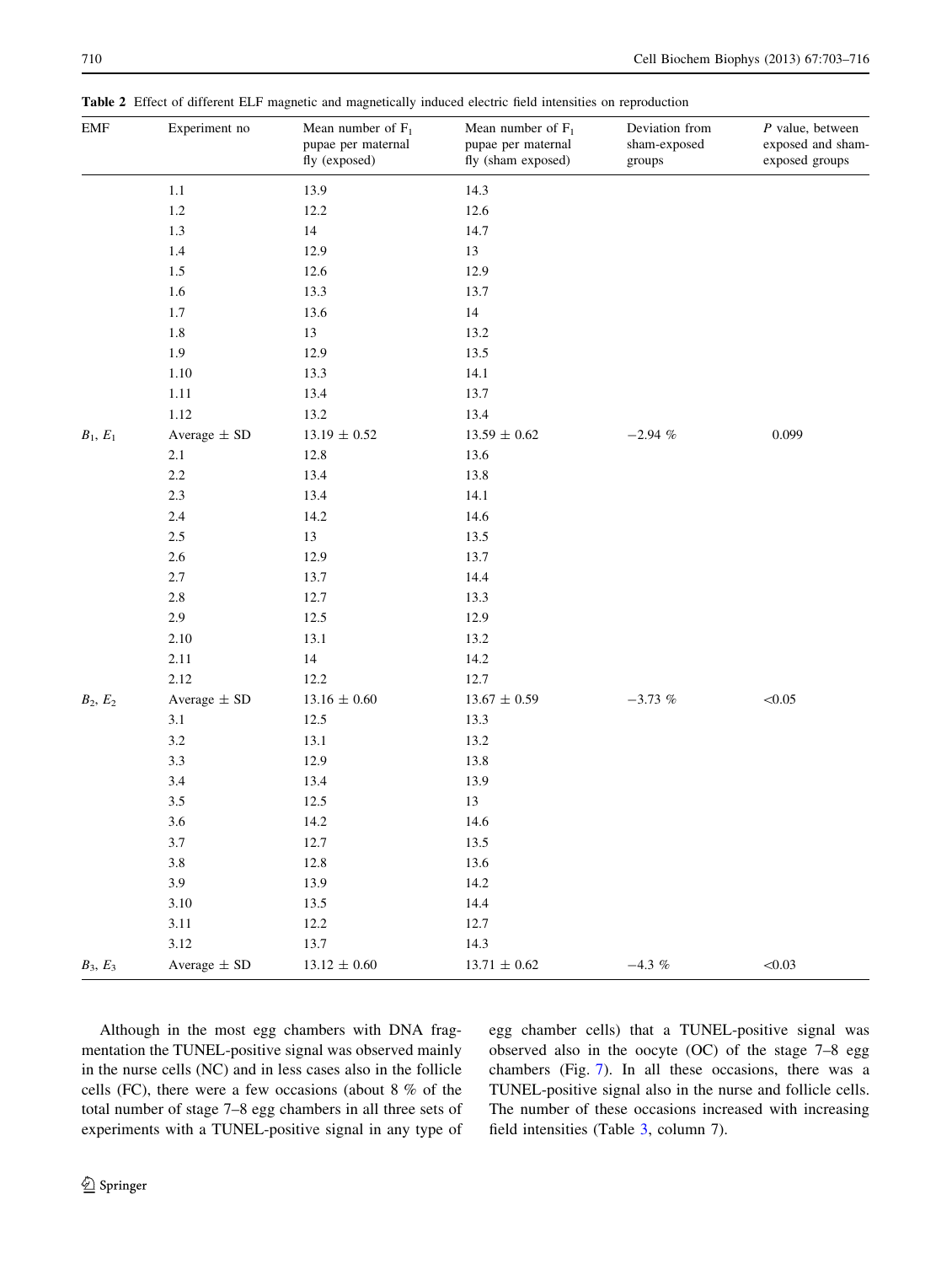Effect of 50 Hz Magnetic Field on Reproductive Capacity

<span id="page-8-0"></span>

**Fig. 1** Average reproductive capacity (average mean number of  $F_1$ pupae per maternal insect)  $\pm$  SD of sham-exposed (SE) and exposed (E) groups in twelve replicate experiments for three different magnetic field intensities: 1, 11, and 21 G

Effect of 50 Hz Magnetic Field on Ovarian DNA damage



Fig. 2 Sum ratio of ovarian DNA fragmentation (number of TUNELpositive to total number of egg chambers) for sham-exposed (SE) and exposed (E) groups, averaged over five replicate experiments  $\pm$  SD, for the three different magnetic field intensities: 1, 11, and 21 G

|  |  |  |  |  |  |  |  |  |  |  |  |  |  | Table 3 Effect of different ELF magnetic and magnetically induced electric fields intensities on ovarian DNA fragmentation |
|--|--|--|--|--|--|--|--|--|--|--|--|--|--|----------------------------------------------------------------------------------------------------------------------------|
|--|--|--|--|--|--|--|--|--|--|--|--|--|--|----------------------------------------------------------------------------------------------------------------------------|

| <b>EMF</b> | Developmental stages             | Sum ratio of TUNEL-<br>positive to total<br>number of egg<br>chambers (exposed)<br>in five replicate<br>experiments | Sum ratio of TUNEL-<br>positive to total number<br>of egg chambers<br>(sham-exposed)<br>in five replicate<br>experiments | <b>Difference</b><br>from sham-<br>exposed<br>groups | P-value, between<br>exposed and sham-<br>exposed groups | Ratio of TUNEL-<br>positive oocytes<br>to total number<br>of TUNEL-positive<br>egg chambers at<br>stage 7-8 (exposed) |
|------------|----------------------------------|---------------------------------------------------------------------------------------------------------------------|--------------------------------------------------------------------------------------------------------------------------|------------------------------------------------------|---------------------------------------------------------|-----------------------------------------------------------------------------------------------------------------------|
|            | Germarium                        | $20/63 = 0.317$                                                                                                     | $14/57 = 0.246$                                                                                                          |                                                      |                                                         |                                                                                                                       |
|            | $7 - 8$                          | $81/177 = 0.458$                                                                                                    | $39/164 = 0.238$                                                                                                         |                                                      |                                                         | $6/81 = 0.074$                                                                                                        |
|            | $1-6, 9-10$                      | 7/629                                                                                                               | 2/599                                                                                                                    |                                                      |                                                         |                                                                                                                       |
| $B_I, E_I$ | Sum ratio in all stages $\pm$ SD | 108/869                                                                                                             | 55/820                                                                                                                   | $+5.72%$                                             | < 0.0007                                                |                                                                                                                       |
|            |                                  | $=0.1243 \pm 0.019$                                                                                                 | $=0.0671 \pm 0.014$                                                                                                      |                                                      |                                                         |                                                                                                                       |
|            | Germarium                        | $14/49 = 0.286$                                                                                                     | $10/52 = 0.1923$                                                                                                         |                                                      |                                                         |                                                                                                                       |
|            | $7 - 8$                          | $82/160 = 0.512$                                                                                                    | $37/153 = 0.2418$                                                                                                        |                                                      |                                                         | $6/79 = 0.076$                                                                                                        |
|            | $1-6, 9-10$                      | 5/530                                                                                                               | 1/485                                                                                                                    |                                                      |                                                         |                                                                                                                       |
| $B_2, E_2$ | Sum ratio in all stages $\pm$ SD | 101/739                                                                                                             | 48/690                                                                                                                   | $+6.71%$                                             | < 0.0006                                                |                                                                                                                       |
|            |                                  | $=0.1367 \pm 0.02$                                                                                                  | $=0.0696 \pm 0.018$                                                                                                      |                                                      |                                                         |                                                                                                                       |
|            | Germarium                        | $22/72 = 0.306$                                                                                                     | $13/68 = 0.191$                                                                                                          |                                                      |                                                         |                                                                                                                       |
|            | $7 - 8$                          | $86/167 = 0.515$                                                                                                    | $36/171 = 0.211$                                                                                                         |                                                      |                                                         | $7/86 = 0.081$                                                                                                        |
|            | $1-6, 9-10$                      | 6/571                                                                                                               | 4/570                                                                                                                    |                                                      |                                                         |                                                                                                                       |
| $B_3, E_3$ | Sum ratio in all stages $\pm$ SD | 114/810                                                                                                             | 53/809                                                                                                                   | $+7.52%$                                             | < 0.0004                                                |                                                                                                                       |
|            |                                  | $=0.1407 \pm 0.021$                                                                                                 | $=0.0655 \pm 0.019$                                                                                                      |                                                      |                                                         |                                                                                                                       |

Correlation analysis gave a slightly higher (although not significant statistically) correlation between the induced electric field intensity and the reproductive decrease (linear correlation coefficient  $r = 0.9961$ ,  $P = 0.056$ ) than between magnetic field intensity and reproductive decrease  $(r = 0.9959, P = 0.058)$ . Similarly, ovarian DNA fragmentation was slightly better, but moreover significantly correlated with the induced electric field  $(r = 0.9985,$  $P = 0.035$ ) than with the magnetic  $(r = 0.9983,$  $P = 0.037$ . Thus, while the slightly higher correlation with the electric field is not statistically significant at the 0.05 level with regard to the reproductive decrease, it is significant with regard to the ovarian DNA damage  $(P<0.04)$ .

We note that the reproductive capacity of the shamexposed groups increased slightly with increasing field intensities (and with increasing temperature) (Tables [1,](#page-4-0) [2](#page-7-0)). Nevertheless, both the exposed and the sham-exposed groups in each experiment were under identical temperature and room conditions.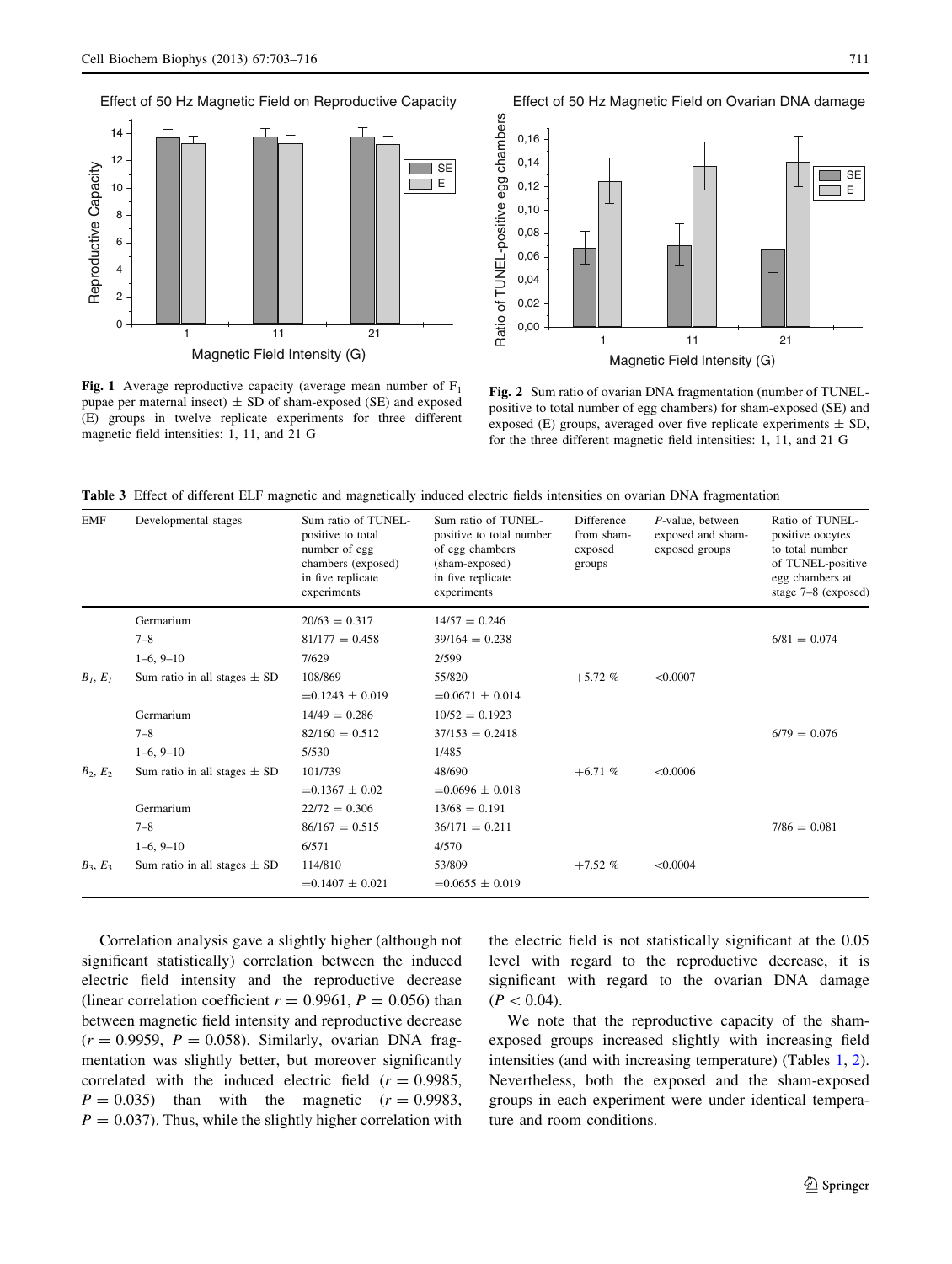<span id="page-9-0"></span>

Fig. 3 Normally developed ovariole of a sham-exposed female Drosophila insect, containing egg chambers from germarium up to stage 9, all TUNEL-negative. Bar 10 µm



Fig. 5 Ovariole of an exposed female Drosophila insect, containing egg chambers from germarium up to stage 7, with DNA fragmentation only at the mid-oogenesis checkpoint (stage 7) and TUNELnegative at all other developmental stages. Bar 10 µm



Fig. 4 Ovariole of an exposed female Drosophila insect, containing egg chambers from germarium up to stage 8, with DNA fragmentation only at the germarium (region 2a/2b) and TUNEL-negative at all other developmental stages (S1–S8). Bar 10  $\mu$ m

# 2a 2b G S8 S1 S2 S3 S4

Fig. 6 Ovariole of an exposed female Drosophila insect, containing egg chambers from germarium up to stage 8, with DNA fragmentation at the two checkpoints, germarium (region 2a/2b) and stage 8, and TUNEL-negative at all intermediate stages. Bar  $10 \mu m$ 



Fig. 7 A stage 8 egg chamber of an exposed insect with DNA fragmentation (severe DNA damage) at all three types of egg chamber cells, nurse cells (NC), follicle cells (FC), and the oocyte (OC). Bar 10 µm

# Discussion and Conclusions

The results of the present study show that residential 50–60-Hz magnetic fields decrease insect reproduction by severe DNA damage (DNA fragmentation) induction in the reproductive cells. The effect on reproductive capacity is small (up to 3 % decrease) at environmentally accounted intensities (up to 1 G, 0.13 V/m). Although this percentage is not statistically significant ( $P = 0.099$ ) with 12 replicate experiments, it becomes significant if we repeat the experiment more times (e.g. with 12 more experiments of the same outcomes, it becomes  $P < 0.02$ ). Thus, the effect, although small, is replicable and actually statistically significant. The effect on reproductive capacity becomes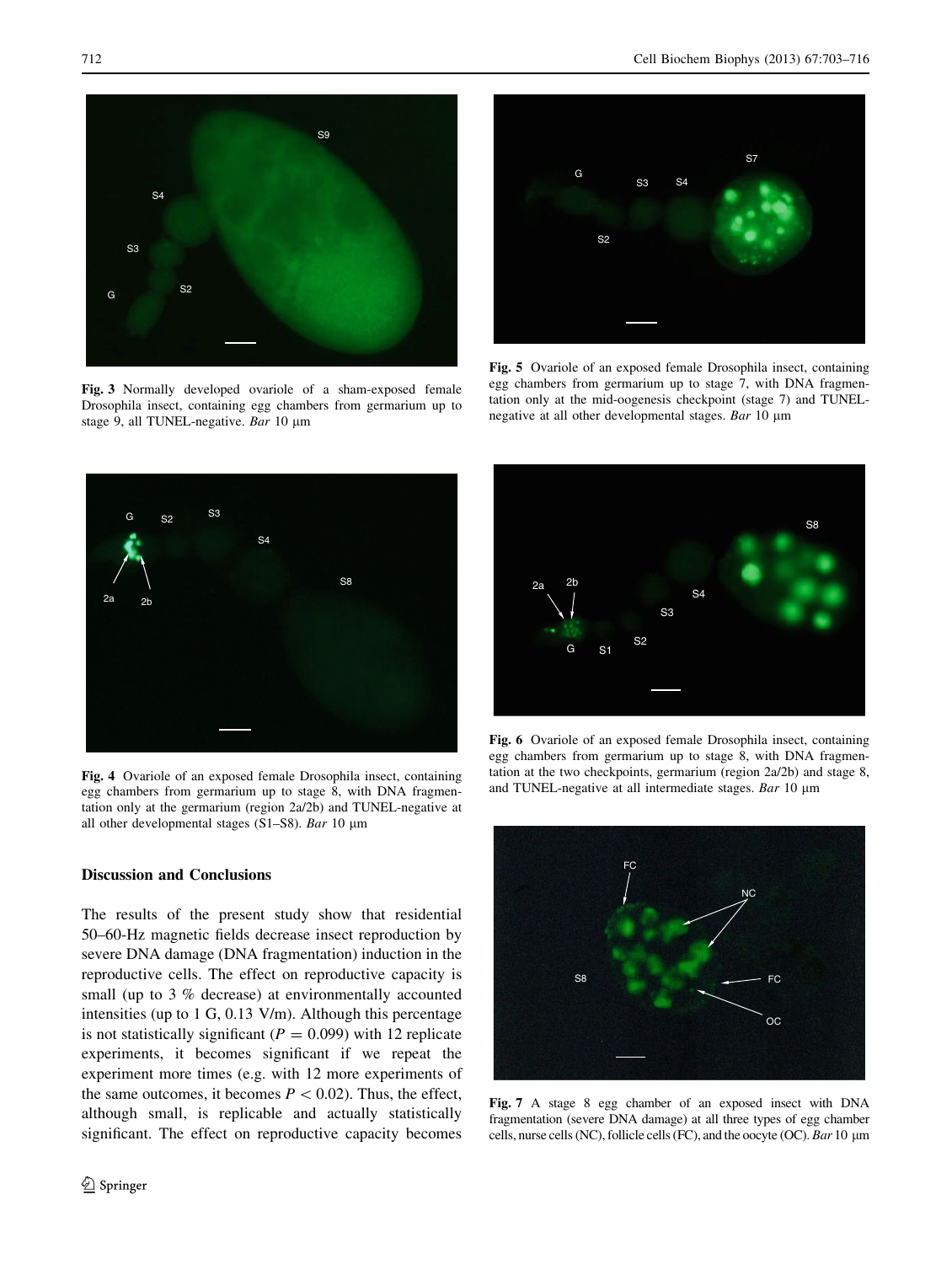larger and more significant statistically with increasing field intensities. The effect on DNA fragmentation induction (as revealed by the application of the TUNEL assay) is even larger, and for this reason, it is statistically significant with all field intensities tested. In any case, the effect of DNA fragmentation induction is in close correspondence with the ultimate effect on reproductive capacity. The fact that the effect on DNA fragmentation is more significant than the ultimate effect on oviposition is in agreement with our previous studies regarding microwave exposure of the same biological system, in which the effect on egg chamber elimination was always larger than the ultimate effect on oviposition (reproductive capacity). This might be due to some unknown mechanism by which the reproductive system of *Drosophila* compensates the loss of damaged egg chambers by producing new ones, possibly at a higher rate during an insult's presence.

The fact that DNA fragmentation was observed exclusively at the two checkpoints and not at all the developmental stages of early and mid-oogenesis as with microwave exposure shows that ELF magnetic field is probably a milder environmental stress factor than microwave radiation.

The induced DNA fragmentation in the reproductive cells was observed in all three kinds of egg chamber cells, that is, in the nurse cells, in the follicle cells, and in the oocyte. Induced DNA fragmentation in the oocyte was previously observed only after microwave exposure [\[39–41](#page-12-0)] and not after exposure to other insults previously tested such as starvation, or cytotoxic chemicals [\[44](#page-13-0), [48\]](#page-13-0). Therefore, it is an important novel finding that residential ELF EMFs can induce DNA fragmentation in the oocyte. While damage in the nurse and follicle cells during early or mid-oogenesis will result in the degeneration/elimination of the egg chamber and consequently in a reproductive decrease, a damage in the oocyte's genome may result—if not to cell death/egg chamber elimination—in inheritable mutations transferred to the next generations. Certainly, in all cases where a TUNEL-positive signal was observed in the oocyte, there was a corresponding TUNEL-positive signal in the other cell types as well, while the opposite did not occur. The oocyte is indeed more protected (as it has smaller nucleus than the nurse cells, and additionally, it is surrounded/protected by the follicle cells, plus by large amounts of yolk proteins during mid- and late oogenesis) and probably more resistant to radiation as well. Thus, in all cases during early and mid-oogenesis that a DNA damage in the oocyte occurs, it is likely that the whole egg chamber will be eliminated by induced cell death after DNA damage in the other cell types. Nevertheless, in cases that the egg chamber is not eliminated and proceeds to late oogenesis where the nurse and follicle cells undergo programmed cell death anyway, a damage in the oocyte's genome may result in inheritable mutations transferred to the next generations. Such a possibility cannot be overlooked. This is perhaps an important issue for future experiments.

While after exposure to microwave radiation in our previous studies [\[39–41](#page-12-0)] the early oogenesis checkpoint (germarium) was found to be more sensitive than the stage 7–8 (mid-oogenesis checkpoint), in the magnetic field exposure of the present study the mid-oogenesis checkpoint was observed to be more sensitive. This is another novel finding of the present study that may be due to the probable fact that the ELF magnetic field represents a milder stress factor than microwave radiation. A possible explanation may be that at the beginning of the egg chamber development (germarium) the organism cotes the mild external insult in view of a possibility that physiological development may occur in spite of the insult's presence. When the stress persists and the egg chamber cannot develop normally, the organism itself eliminates it at the next checkpoint.

The consistent effect at both checkpoints (different stages of oogenesis) and in all three kinds of egg chamber cells probably shows that the underlying biophysical/biochemical mechanism for DNA damage after exposure to ELF fields is the same for different cell types (i.e. NC and OC which are germ cells and FC which are somatic cells) and at different stages of cell development and differentiation. This may be important in terms of extrapolating the present results to other organisms as well. Probably the effect of the EMF is a direct effect at tissue level (on the developing egg chambers), but indirect at cellular level (i.e. not directly on DNA but through the disruption of the cell's electrochemical balance) as discussed below.

The slight increase in reproductive capacity of the SE groups with increasing field intensities can be attributed to the slight corresponding increase in temperature due to the higher current intensity. This is in agreement with previous studies showing that oviposition increases with corresponding temperature increase within normal values [\[49](#page-13-0)]. Nevertheless, since both the exposed and sham-exposed groups in each experiment were under identical temperature between them, the above-described effect of DNA damage in the ovarian cells was induced non-thermally.

The present study showed that 50-Hz magnetic field induces severe DNA damage for intensities at least down to 1 G (= 0.1 mT) (which is the current ICNIRP limit for the general population exposure) and for induced electric field intensities at least down to 0.13 V/m, which is almost forty thousand times lower than the corresponding 50-Hz electric field exposure limit (5 kV/m). Our results are in agreement with the majority of the previous studies that investigated effects on Drosophila after exposure to ELF magnetic fields and found positive results  $[21-30]$ . Although the effects on insects might not be directly extrapolated to humans, we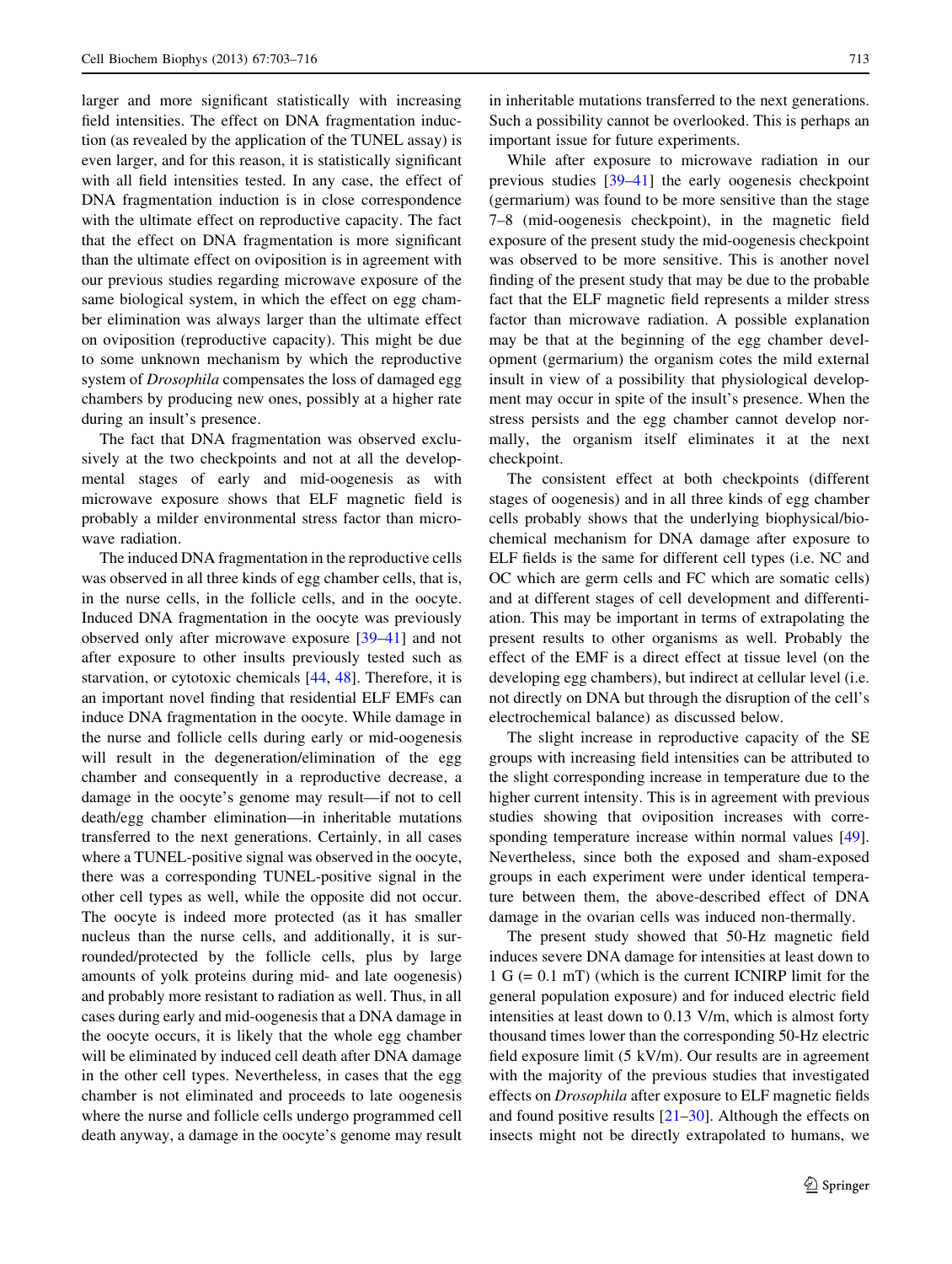<span id="page-11-0"></span>consider that the results of the present study imply the need for reconsideration of the current ICNIRP exposure criteria as well as the need for minimizing human and animal exposure to these fields by keeping power lines and substations at safe distances from houses and work places. Although magnetic field intensities in living environments are usually much lower than 1 G, under high-voltage power lines, close to power substations, or close to certain industrial and medical applications, the fields may reach values close to or even significantly exceeding the current ICNIRP limits [1–3, [15](#page-12-0), [16\]](#page-12-0).

DNA damage induction is in every case an alarming finding for public health since—if not properly repaired by the organism's compensatory systems—it is the initiator of either cancer (in somatic cells other than neural), degenerative neural diseases such as Parkinson's or Alzheimer's in brain cells after corresponding cell death, or inheritable mutations (when occurs in the gametes and will not result in cell death/reproductive decrease). Severe DNA damage as is DNA fragmentation detected by the TUNEL assay is unlikely to be repaired.

The fact that the effect of DNA fragmentation (and the corresponding reproductive decrease) is slightly better correlated with the induced electric field intensity than with the magnetic field might indicate that the magnetically induced electric field may be more responsible than the magnetic itself for the recorded biological/health effects. This might also be an important finding in agreement with some earlier reports [[14,](#page-12-0) [28,](#page-12-0) [50](#page-13-0), [51\]](#page-13-0) and also with the mechanism for the action of EMFs on cells that we have proposed [[52,](#page-13-0) [53\]](#page-13-0). According to this theory, also called ''Ion Forced-Vibration'' mechanism, oscillating EMFs can alter cellular function by irregular gating of cation channels on the cell membranes. This theory shows that interaction between an external oscillating electric field and moving free ions within a membrane channel is stronger than interaction between external magnetic field of the same frequency and those ions, resulting in stronger biological activity of an electric field than of a corresponding magnetic one. Nevertheless, the two component fields may act independently of each other and the effects may be additive. Therefore, the present study in connection with the Ion Forced-Vibration theory and some of the previous experimental and epidemiological findings may constitute an indication that future biological studies should perhaps be oriented more on the effects of the ELF electric fields on biological systems than those of magnetic ones. In any case, we consider that future studies with ELF EMFs should focus not only on the magnetic but also on the electric component of the field.

Although an association between ELF EMFs and cancer has been consistently indicated by the majority of epidemiological studies during the last 30 years, one reason that

this has not yet resulted in a reconsideration of the current exposure criteria is the alleged lack of a commonly accepted mechanism of action of such fields at cellular level [\[8](#page-12-0)] and the conflict among results of different biological studies [\[15](#page-12-0)]. Since the present study has shown that these fields induce severe DNA damage—which is the main initiator for cancer—for intensities at least down to 1-G magnetic fields or at least down to 0.1 V/m electric fields, we believe it is an important contribution to the literature concerning this matter. Moreover, the mechanism that we have previously proposed [\[52](#page-13-0), [53\]](#page-13-0) explains how ELF magnetic fields down to 1 G or electric ones down to 0.001 V/m can disrupt cellular function by altering intracellular concentrations of critical ions such as calcium, sodium, potassium, etc., which may in turn give a false signal for irregular release of free radicals or hydrolytic enzymes able to damage DNA. This is a plausible scenario for indirect action of external ELF fields on cells. According to the same mechanism, the effects increase with increasing field intensities, and this explains both the results of the present study and those of the epidemiological studies which indicate increased risk with increasing intensities/decreasing distances from, for example, power lines. Therefore, a lack of the explanation of epidemiological/biological findings does not any longer exist.

In conclusion, we believe that the present study, in agreement with the epidemiological studies and the majority of previous ELF/Drosophila biological studies, indicates a probable carcinogenic action of ELF EMFs and, therefore, a need for minimizing human/animal exposure to these fields by setting more stringent exposure criteria.

Acknowledgments The study was supported by the Special Account for Research Grants of the University of Athens. We wish to thank Evangelia D. Chavdoula and Evangelia Pasiou for laboratory assistance.

#### References

- 1. WHO (1984). Extremely low frequency (ELF) fields, Geneva.
- 2. Anderson, L. E., & Kaune, W. T. (1989) Electric and magnetic fields at extremely low frequencies. In M. J. Suess (Ed.), Nonionizing radiation protection (2nd edn, pp 175–243). WHO.
- 3. Lioliousis, C. (1997). Biological effects of electromagnetic radiation. Athens: Diavlos Books.
- 4. Wertheimer, N., & Leeper, E. (1979). Electrical wiring configurations and childhood cancer. American Journal of Epidemiology, 109, 273–284.
- 5. Savitz, D. A., Wachtel, H., Barnes, F., John, E. M., & Tvrdik, J. G. (1988). Case-control study of childhood cancer and exposure to 60 Hz magnetic fields. American Journal of Epidemiology, 128, 21–38.
- 6. Feychting, M., & Ahlbom, A. (1993). Magnetic Fields and Cancer in children residing near Swedish High–Voltage Power Lines. American Journal of Epidemiology, 138, 467–481.
- 7. Feychting, M., & Ahlbom, A. (1994). Magnetic fields, Leukemia and Central Nervous System Tumors in Swedish adults residing near High–Voltage Power Lines. Epidemiology, 5, 501–509.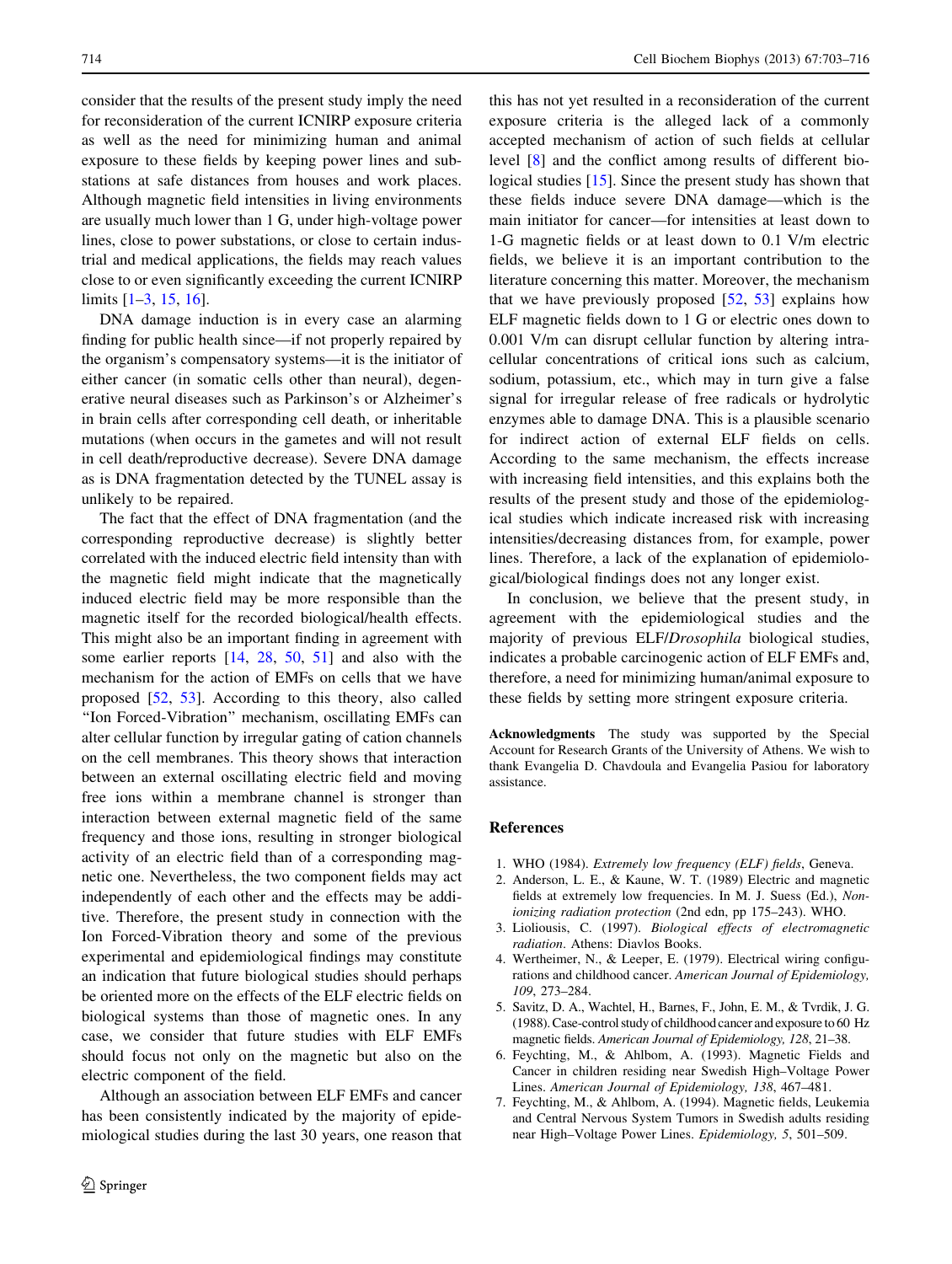- <span id="page-12-0"></span>8. Feychting, M., & Ahlbom, A. (1995). Childhood leukemia and residential exposure to weak extremely low frequency magnetic fields. Environ Health Perspect, suppl, 2, 59–62.
- 9. Coleman, M. P., Bell, C. M., Taylor, H. L., & Primic-Zakelj, M. (1989). Leukaemia and residence near electricity transmission equipment: A case-control study. British Journal of Cancer, 60(5), 793–798.
- 10. Draper, G., Vincent, T., Kroll, M. E., & Swanson, J. (2005). Childhood cancer in relation to distance from high voltage power lines in England and Wales: A case-control study. BMJ, 330(7503), 1290.
- 11. Ahlbom, A., Day, N., Feychting, M., Roman, E., Skinner, J., Dockerty, J., et al. (2000). A pooled analysis of magnetic fields and childhood leukaemia. British Journal of Cancer, 83(5), 692–698.
- 12. Greenland, S., Sheppard, A. R., Kaune, W. T., Poole, C., & Kelsh, M. A. (2000). A pooled analysis of magnetic fields, wire codes, and childhood leukemia. Childhood Leukemia-EMF Study Group. Epidemiology, 11(6), 624–634. Review.
- 13. Kheifets, L., Ahlbom, A., Crespi, C. M., Draper, G., Hagihara, J., Lowenthal, R. M., Mezei, G., Oksuzyan, S., Schüz, J., Swanson, J., Tittarelli, A., Vinceti, M., & Wunsch Filho, V. (2010). Pooled analysis of recent studies on magnetic fields and childhood leukaemia. British Journal of Cancer 103(7):1128–1135. Erratum in: British Journal of Cancer 2011, 104(1):228.
- 14. Coghill, R. W., Steward, J., & Philips, A. (1996). Extra low frequency electric and magnetic fields in the bed place of children diagnosed with leukaemia: A case-control study. European Journal of Cancer Prevention, 5(3), 153–158.
- 15. ICNIRP. (1998). Guidelines for limiting exposure to time-varying electric, magnetic and electromagnetic fields (up to 300 GHz). Health Physics, 74, 494–522.
- 16. IRPA. (1990). Interim guidelines on limits of exposure to 50/60 Hz electric and magnetic fields. Health Physics, 58(1), 113–122.
- 17. Dubrov, A. P. (1978). The geomagnetic field and life: Geomagnetobiology. New York: Plenum Press.
- 18. Presman, A. S. (1977). Electromagnetic fields and life. New York: Plenum Press.
- 19. Panagopoulos, D. J. (2013) Electromagnetic interaction between environmental fields and living systems determines Health and Well-Being. In Electromagnetic Fields: Principles, engineering applications and biophysical effects. Nova Science Publishers, New York.
- 20. Panagopoulos, D. J. (2011). Analyzing the health impacts of modern telecommunications microwaves. In L. V. Berhardt (Ed.), Advances in medicine and biology (Vol. 17). New York: Nova Science Publishers, Inc.
- 21. Ramírez, E., Monteagudo, J. L., García-Gracia, M., & Delgado, J. M. (1983). Oviposition and development of Drosophila modified by magnetic fields. Bioelectromagnetics, 4(4), 315–326.
- 22. Delgado, J. M. R. (1985). Biological effects of extremely low frequency electromagnetic fields. Journal of Bioelectricity, 4(1), 75–91.
- 23. Ma, T. H., & Chu, K. C. (1993). Effect of the extremely low frequency (ELF) electromagnetic field (EMF) on developing embryos of the fruit fly (Drosophila melanogaster L.). Mutation Research, 303(1), 35–39.
- 24. Goodman, R., Weisbrot, D., Uluc, A., & Henderson, A. (1992). Transcription in Drosophila melanogaster salivary gland cells is altered following exposure to low-frequency electromagnetic fields: Analysis of chromosome 3R. Bioelectromagnetics, 13(2), 111–118.
- 25. Panagopoulos, D. J., & Margaritis, L. H. (2003) Effects of electromagnetic fields on the reproductive capacity of Drosophila melanogaster. In P. Stavroulakis (Ed.), Biological effects of electromagnetic fields. Springer, pp 545–578.
- 26. Gonet, B., Kosik-Bogacka, D. I., & Kuz´na-Grygiel, W. (2009). Effects of extremely low-frequency magnetic fields on the oviposition of Drosophila melanogaster over three generations. Bioelectromagnetics, 30(8), 687–689.
- 27. Kikuchi, T., Ogawa, M., Otaka, Y., & Furuta, M. (1998). Multigeneration exposure test of Drosophila melanogaster to ELF magnetic fields. Bioelectromagnetics, 19(6), 335–340.
- 28. Koana, T., Okada, M. O., Takashima, Y., Ikehata, M., & Miyakoshi, J. (2001). Involvement of eddy currents in the mutagenicity of ELF magnetic fields. Mutation Research, 476(1–2), 55–62.
- 29. Mirabolghasemi, G., & Azarnia, M. (2002). Developmental changes in Drosophila melanogaster following exposure to alternating electromagnetic fields. Bioelectromagnetics., 23(6), 416–420.
- 30. Michel, A., & Gutzeit, H. O. (1999). Electromagnetic fields in combination with elevated temperatures affect embryogenesis of Drosophila. Biochemical and Biophysical Research Communications, 265(1), 73–78.
- 31. Otaka, Y., Kitamura, S., Furuta, M., & Shinohara, A. (1992). Sexlinked recessive lethal test of Drosophila melanogaster after exposure to 50-Hz magnetic fields. Bioelectromagnetics, 13(1), 67–74.
- 32. Mitler, S. (1974) Low frequency electromagnetic radiation and genetic aberrations in Drosophila melanogaster. Genetics, 73–74, Suppl 183.
- 33. Walters, E., & Carstensen, E. L. (1987). Test for the effects of 60-Hz magnetic fields on fecundity and development in Drosophila. Bioelectromagnetics, 8(4), 351–354.
- 34. Nguyen, P., Bournias-Vardiabasis, N., Haggren, W., Adey, W. R., & Phillips, J. L. (1995). Exposure of Drosophila melanogaster embryonic cell cultures to 60-Hz sinusoidal magnetic fields: Assessment of potential teratogenic effects. Teratology, 51(4), 273–277.
- 35. Panagopoulos, D. J. (2012). Gametogenesis, embryonic and postembryonic development of Drosophila melanogaster, as a model system for the assessment of radiation and environmental genotoxicity. In M. Spindler-Barth (Ed.), Drosophila melanogaster: Life cycle, genetics and development. New York: Nova Science Publishers.
- 36. Panagopoulos, D. J., Karabarbounis, A., & Margaritis, L. H. (2004). Effect of GSM 900-MHz mobile phone radiation on the reproductive capacity of Drosophila melanogaster. Electromagnetic Biology and Medicine, 23(1), 29–43.
- 37. Panagopoulos, D. J., Chavdoula, E. D., Karabarbounis, A., & Margaritis, L. H. (2007). Comparison of bioactivity between GSM 900 MHz and DCS 1800 MHz mobile telephony radiation. Electromagnetic Biology and Medicine, 26(1), 33–44.
- 38. Panagopoulos, D. J., & Margaritis, L. H. (2010). The effect of exposure duration on the biological activity of mobile telephony radiation. Mutation Research, 699(1–2), 17–22.
- 39. Panagopoulos, D. J., Chavdoula, E. D., Nezis, I. P., & Margaritis, L. H. (2007). Cell death induced by GSM 900 MHz and DCS 1800 MHz mobile telephony radiation. Mutation Research, 626, 69–78.
- 40. Panagopoulos, D. J., Chavdoula, E. D., & Margaritis, L. H. (2010). Bioeffects of mobile telephony radiation in relation to its intensity or distance from the antenna. International Journal of Radiation Biology, 86(5), 345–357.
- 41. Panagopoulos, D. J. (2012). Effect of microwave exposure on the ovarian development of Drosophila melanogaster. Cell Biochemistry and Biophysics, 63, 121–132.
- 42. King, R. C. (1970). Ovarian development in Drosophila Melanogaster. New York: Academic Press.
- 43. McCall, K. (2004). Eggs over easy: Cell death in the Drosophila ovary. Developmental Biology, 274(1), 3–14.